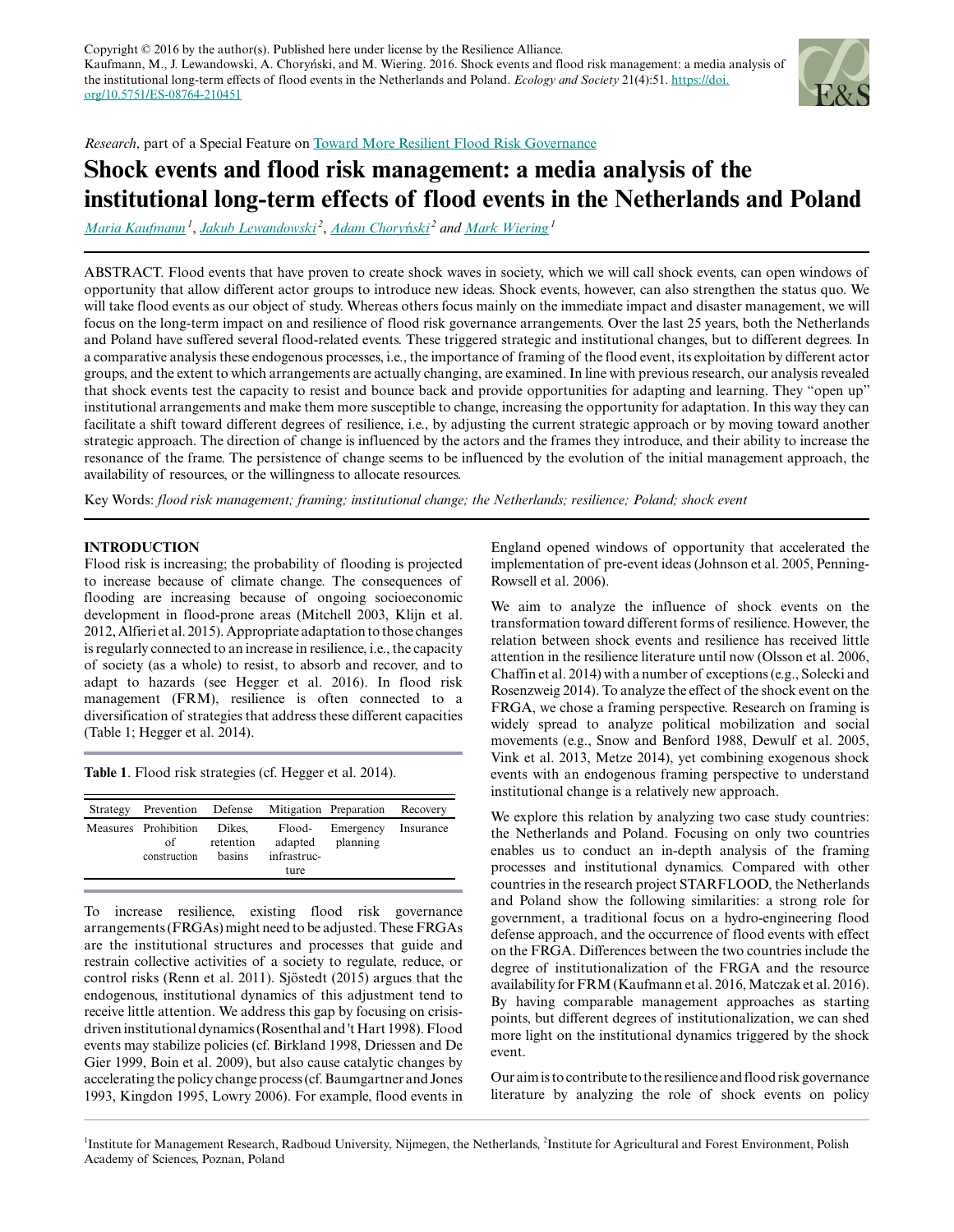evolution. Therefore, we conducted a longitudinal analysis that investigated the influence of events on FRGAs. We distinguish between short-term (from a few months up to 5 years after the shock event), midterm (5–10 years), and long-term effect (15–20 years). We have analyzed the following research questions: How have (near) flood events been framed in the Netherlands and Poland between 1990 and 2014 at the national level? What are the most dominant frames that can be found in the media and in political documents? What factors facilitated the resonance of those frames, including framing strategies? What is the role of the existing governance arrangement in facilitating or hampering change? How did the event affect national governance arrangements? How persistent is this change?

## **CONCEPTUAL FRAMEWORK**

To understand the effect of events on FRGAs, we developed a conceptual framework that links events to both an (agencyfocused) framing perspective and a more (structure-based) institutional perspective (cf. Giddens 1984). We used these concepts to guide our empirical research.

We understand a shock event as a focusing event (Kingdon 1995, Birkland 1998) that has created considerable stress waves in a society. Birkland defines a potential focusing event as "an event that is sudden; relatively uncommon; can be reasonably defined as harmful or revealing the possibility of potentially greater future harms; has harms that are concentrated in a particular geographical area or community of interest; and that is known to policy makers and the public simultaneously" (1998:54). That implies that such an event does not necessarily need to cause harm, but already its potential to cause harm is sufficient to cause institutional change. With shock events we want to emphasize the fact that the event has already had a certain effect (created shock waves in society) on the media, the politicians, and the public, and this is the starting point to assess what kind of effect the event had, and to what extent it is a long lasting effect. We obviously make intensive use of the vocabulary of Kingdon (1995) who sees policy change and dynamics in terms of separate streams of problems, policies, and politics that come together at critical times. "Solutions become joined to problems, and both of them are joined to favorable political forces. This coupling is most likely when policy windows—opportunities for pushing pet proposals or conceptions of problems—are open" (Kingdon 1995:20). Focusing events like crisis or disaster call attention to the problem (or problems), change the perception of the problem, though perhaps temporary, change the urgency of political action, and possibly change policies in the long term. Policy windows can be of short duration, but can also cast long shadows (Zahariadis 2014). Events can function as early warnings, that might announce structural problems, and aggregated disasters can have important public policy effects (Kingdon 1995), but problems could also fade away again, after people may feel they have solved the problem, after they were addressed by government, through (perhaps symbolic) legislation, or sometimes merely because people do not welcome suggested changes (climate change and reducing private emissions) or lose their interest and enthusiasm for addressing the problem (Kingdon, 1995). In any case, policy windows can open, but also close at a certain point in time. It is important to focus on what happens in the meantime, and one important strategy of policy entrepreneurs is the meaningmaking and framing processes following the event.

The simple occurrence of an event is not sufficient for institutional change. Big or small events happen all the time. It is the way actors frame the event as a disaster that decides its institutional effect. Again, events are always framed in some way, either to give them meaning or to classify them as meaningless (Crotty 1998). Framing describes a schema that allows individuals "to locate, perceive, identify and label" occurrences in life (Goffman 1974:21). The way actors frame an event is determined by the overarching discourses that influence how actors understand the world (Van den Brink 2009). In the realm of policies and politics, this means actor groups differ in the way they frame a shock event to alter the political support for policies and further their own ideas. A framing contest takes place between status quo players that resist or aim to contain policy change, and change agents that press for a policy paradigm shift or incremental reform (Boin et al. 2009). We apply Snow and Benford's (1988) core framing tasks to identify and analyze the activities of different actor coalitions: diagnostic framing, which is the process of identifying the problem, connected causalities, and the responsible actors to blame; prognostic framing, which is the process of proposing a general solution to that problem; and motivational framing, which is the process of offering action frames, in the form of concrete policy options (cf. Lindekilde 2014, Crabbé et al. 2015; Table 2). In other words, framing a shock event enables the actor to link the problem stream to the solution (policy) stream, a process, which is influenced by the political stream.

**Table 2**. Description of the core framing tasks (cf. Lindekilde 2014).

| Diagnostic framing                                                                       | Prognostic framing                                                                                        | Motivational framing<br>Indication of policy<br>options                                                  |  |  |
|------------------------------------------------------------------------------------------|-----------------------------------------------------------------------------------------------------------|----------------------------------------------------------------------------------------------------------|--|--|
| Identification of the<br>problem and the<br>attribution of blame<br>and causality        | Proposed solution to<br>the identified problem.<br>The indication of<br>strategies, tactics, and<br>goals |                                                                                                          |  |  |
| Example:<br>"People living in the<br>flood plain is the<br>reason for severe<br>damage." | "We need to leave the<br>floodplains, otherwise<br>the number of<br>casualties will<br>increase."         | "Municipalities should<br>have the possibility to<br>force people to relocate<br>by expropriating land." |  |  |

The question arises how actors can further their preferred solution, i.e., increase the resonance and credibility of their frame. This can be done by aligning their frames to the discursive opportunity structure, i.e., hegemonic discourses, or to frames belonging to hegemonic discourses, that are seen as sensible and legitimate. For example, climate change is a widely accepted discourse, so framing an event as a warning of climate change will increase its resonance. The discursive opportunity structure can be more stable, i.e., hegemonic over a long period, or more volatile over a shorter time. Correspondingly, the resonance of a frame might be more long-lasting or temporary (McCammon et al. 2007). From the literature we can identify different alignment strategies (Benford and Snow 2000). Frame bridging is defined by Benford and Snow (2000:624) as the "linking of two or more ideologically congruent but structurally unconnected frames regarding a particular issue," e.g., linking the frame to other popular trends, like sustainability or climate change. Frame amplification is the idealization, embellishment, or strengthening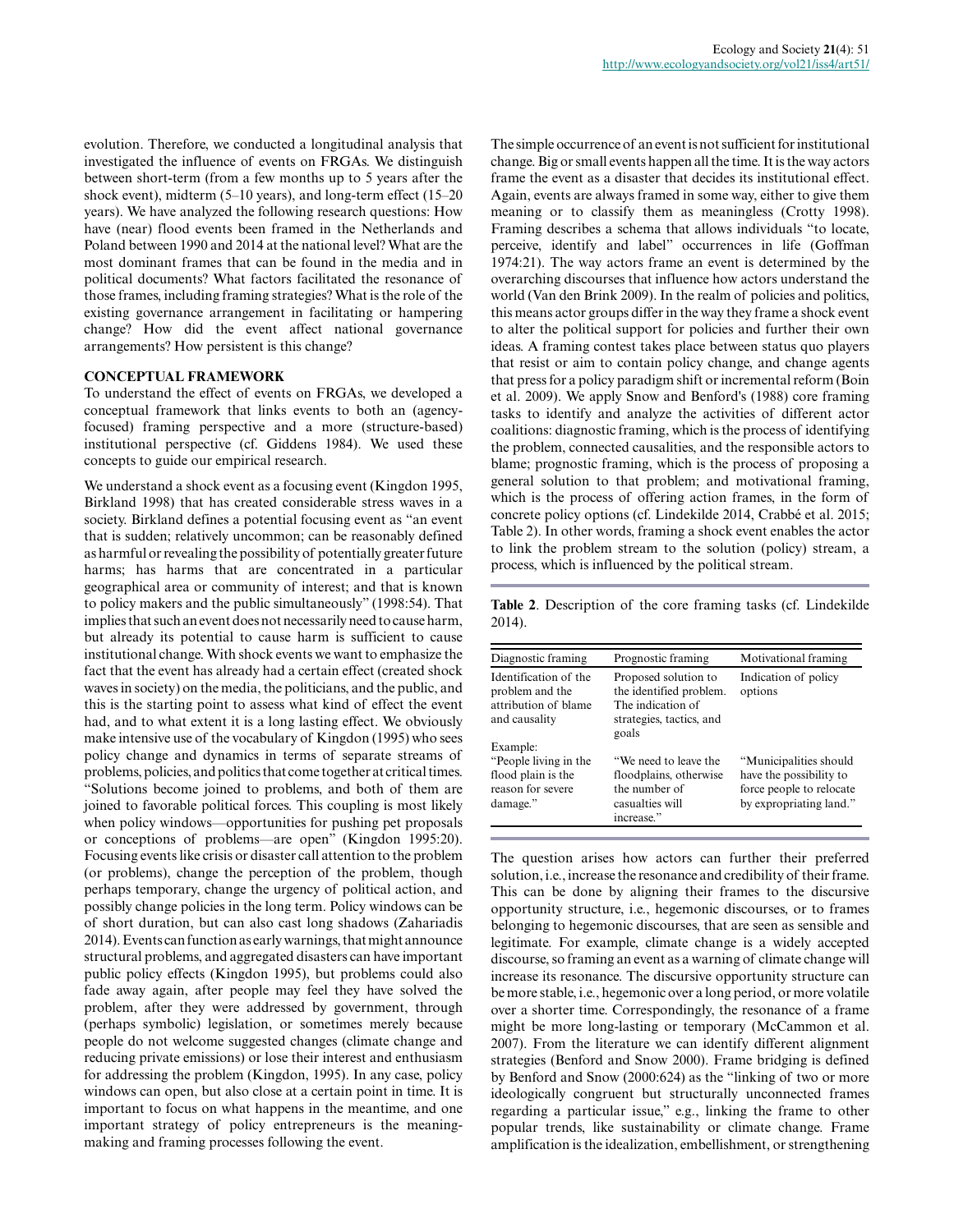of existing values and beliefs (Benford and Snow 2000), e.g., reinforcing values of safety. Frame extension is the broadening of the frame to incorporate concerns important for potential support, e.g., combining the protection of fish with the protection of beavers. Frame transformation is the changing of old understandings and meanings by generating new meanings (Benford and Snow 2000), e.g., framing a dike, not in terms of safety, but in terms of adverse ecological impacts to delegitimize engineering approaches.

The framing of a shock event takes place within an existing governance arrangement. Arrangements can differ in their degree of stability and the corresponding susceptibility to change (Blowers and Leroy 2003, Boonstra 2004, Crabbé 2008, Mahoney and Thelen 2009). If a flood event is framed as a shock event, it opens up the arrangement by creating a window of opportunity that makes the arrangement more susceptible to new ideas and potential policy change. Windows can be of short duration, but can also cast long shadows. We apply the policy arrangement approach (PAA) to map out the key structures of the institutional arrangement preshock event, as well as the changes corresponding to the shock event. The PAA analyzes an institutional subsystem in terms of four dimensions: its formal and informal rules, the involved actor coalitions, their resource and power positions, and dominant policy discourses (Liefferink 2006, Wiering and Arts 2006). Thus, it facilitates the identification of policy change: Is policy change mainly of a rhetorical/symbolic nature, or does it affect one or more of the organizational dimensions, i.e., the actor constellation and the rules or resources-dimension (Liefferink 2006, Wiering and Arts 2006)? The change can be more lastingly stabilized in the form of legislation or permanent authorities. It can also be more temporary in the form of short-term policy programs or interim working groups. Research steps are summarized in Figure 1.

**Fig. 1**. Research steps per event and per country. FRGA = flood risk governance arrangement.



# **METHODS**

#### **Case selection**

The influence of shock events on FRGAs was explored empirically in a comparative case study analysis of the Netherlands and Poland. In both countries, we chose particular shock events. For the Netherlands, it was the public debate surrounding the flood experience of 1993 and 1995. Both events occurred in such a short period of time that they were afterward often referred to in a combined way. In Poland, it was the political debate following the flood events of 1997 and 2010.

#### **Data selection**

The research is embedded into a broader research project: STARFLOOD. Within the project a longitudinal analysis of the dynamics in the FRGA in the Netherlands and Poland was carried out over a period of 25 years, which was deemed sufficient to assess long-term institutional change. This analysis consisted of an extensive literature study of legal and policy documents, over 40 semistructured interviews, and three regional case studies in both countries (Kaufmann et al. 2016, Matczak et al. 2016). It provided background information that supplements our understanding.

A media analysis was carried out to explore the discursive space and identify framing packages (see Gamson and Modigliani 1989). In the Dutch context we chose three national newspapers for our analysis, namely *Trouw*, *NRC*, and *AD* which cover a broad political spectrum from socio-democratic, to liberal-academic, and to conservative. We used the database LexisNexis to search those newspapers for articles that included at least one of the following search terms (in Dutch): flooding, high water, evacuation, water nuisance, or dike breach, as well as one of these terms: Rhine, Meuse, or Waal, which are rivers in Europe. We chose search terms that yielded a wide range of newspaper articles and that were suitable for both countries. From 1992 to 1996 we analyzed articles every year, and afterward we adopted a two-year interval until 2014, for feasibility reasons. Figure 2 illustrates the number of analyzed articles per year. The effect of the shock event of 1995 produced the greatest number of articles.





In Poland, we also worked with nationwide, digital newspaper archives. We chose the archive with the greatest number of records over the longest time period, i.e., 1993–2014. Only two newspapers were digitally available: *Gazeta Wyborcza* (*GW*), a somewhat liberal newspaper, and *Rzeczpospolita* (*RZ*), a more conservative newspaper. The keywords flood, Odra, and Vistula (rivers in Poland) identified the most relevant articles (Fig. 3). Having two instead of three newspapers was not seen as a problem as long as a broad political spectrum was covered.

**Fig. 3**. Number of articles per year in Poland.

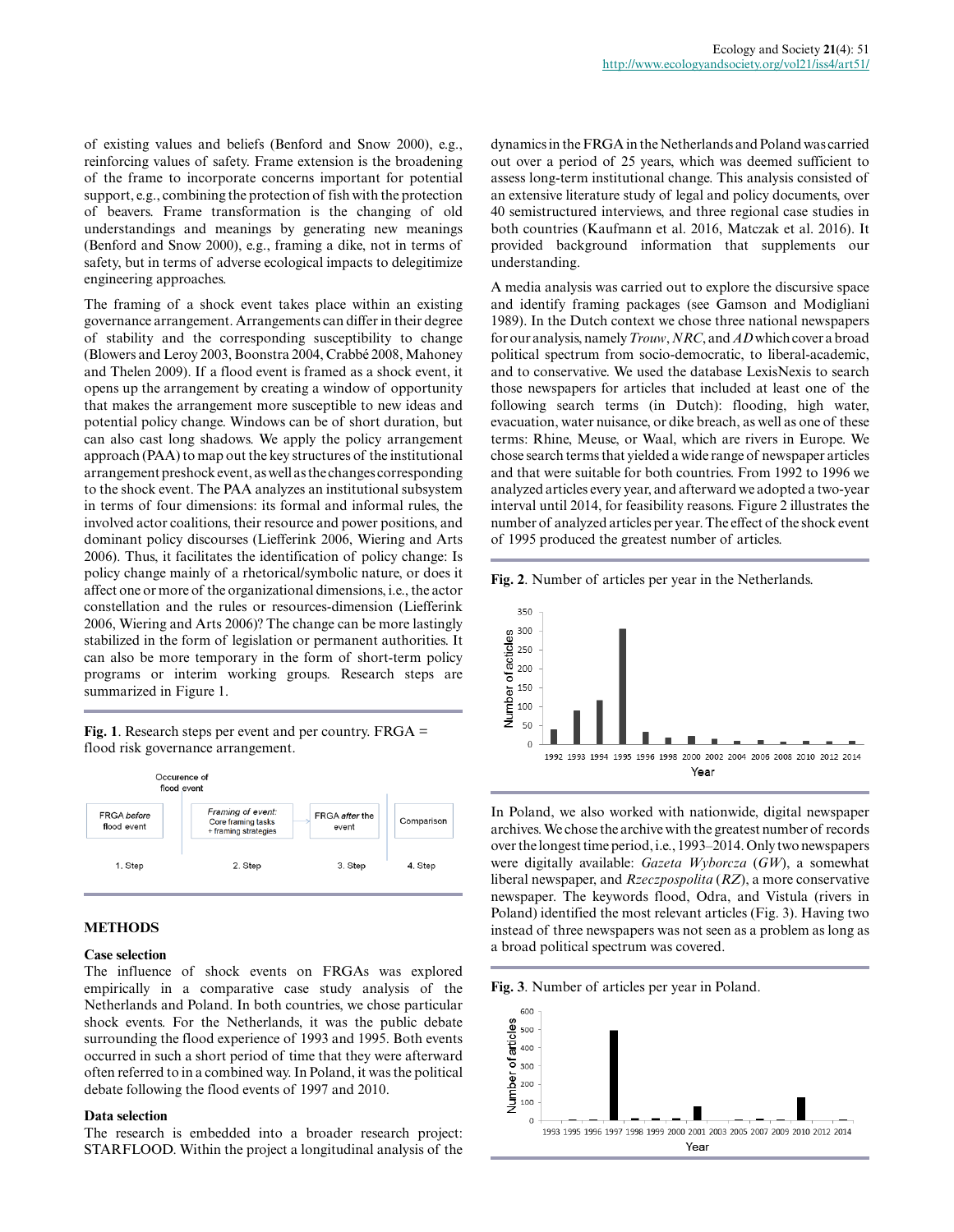To improve the correspondence between a frame and the identified policy change, we also analyzed parliamentary discussions and policy documents. When using the parliamentary archives we searched with the same search terms as for the media analysis in both countries. Because of space constraints we focus on frames that are present in the media and the parliamentary documents at the national level.

## **Data analysis**

On the basis of the core framing tasks, the material was coded. Thus, in a first step we coded the newspaper articles, and in a second step we coded the policy documents. We used the conceptual codes (see Table 1) deductively, but refined these initial codes inductively based on the empirical findings (like Lindekilde 2014). We differentiated between frames based on the core framing tasks and the FRM strategy they described (i.e., prevention, defense, mitigation, preparation, and recovery), or if they described a specific FRM measure within a strategy (e.g., private insurance or public compensation within the strategy of recovery), or if they described specific governance characteristics (e.g., public responsibility or private responsibility).

To systematize the analysis, we used software programs, atlas.ti in the Netherlands and nvivo in Poland. The use of different software programs was not seen as a problem because we applied the same conceptual codes. To increase the reproducibility, we decided to focus on the most dominant frames, i.e., the frames that came up most often in quotations, in both the media analysis and in the analysis of political documents.

# **RESULTS**

## **The Netherlands**

FRM in the Netherlands is traditionally characterized by a sectorbased, hydro-technical flood defense approach (Van de Ven 2004, Van Heezik 2006). This approach is highly institutionalized with safety standards and specialized governmental authorities (see Table 3; Van Rijswick and Havekes 2012). During the 1970s environmental concerns gained importance with actors advocating these ideas (Schwartz 1993, Disco 2002, Lintsen 2005). The policy concept "Integrated Water Management" was introduced in 1989 in "The 3rd National Policy Document on Water Management." It described a more ecological and comprehensive manner of water management including several policy sectors. Projects were developed to integrate nature and water development, e.g., Plan Stork (*Plan Ooievaar*, 1986) and Living Rivers (*Levende Rivieren*, 1992; Disco 2002, Van den Brink 2009).

Preceding the flood events, the media analysis revealed that the flood defense approach was increasingly criticized because of its negative effects on the environment and cultural (river) landscape, and adverse social impacts, i.e. destruction of settlements. Societal, environmental, and nature conservation groups opposed extensive dike strengthening in favor of cultural and environmental values. They appealed against dike strengthening by going, for example, to the European court forcing the application of Environmental Impact Assessment (EIA) when carrying out defense measures (Van Eten 1997). In contrast, the governmental water managers stressed the necessity of defense structures to provide safety, also along the rivers.

**Table 3**. Characteristics of the Dutch flood risk governance arrangement (FRGA) before the flood event of 1993.

| Characteristics of The Netherlands<br>the FRGA |                                                                                      |
|------------------------------------------------|--------------------------------------------------------------------------------------|
| <b>Discourse</b><br>(hegemonic)                | Hydro-technical discourse ("Safety first! Engineering<br>measures offer protection") |
| Rules                                          | Strict national safety standards in policy                                           |
| Actors                                         | Specialized national and regional water managers<br>High level of expertise          |
| Power/Resources                                | National subsidies and specialized regional taxes                                    |

Politically, flooding was not a high priority. Nevertheless, an advisory committee (Boertien I), was installed to study the future of FRM. The committee stressed the importance of public support, the preservation of LNC-values (landscape, nature, and culture), and the need for obligatory EIA. It supported new ideas of integrating water and nature development, but stated that dike reinforcement was always necessary (Commissie Boertien I 1993).

## *First shock event: flood of December 1993*

In December 1993, high water levels in the Meuse and Rhine led to flooding in the southern province of Limburg resulting in the evacuation of 8000 people and  $E122$  million damages (Van den Ven 2004, Warner 2008). Table 4 summarizes three dominant frames that were found in the analysis: "prodike strengthening" opposing "additional study" and "spatial planning." Marginally, emergency management and private insurance were also discussed, but they were mentioned less often, which implies little resonance. Furthermore, they were either limited to a more localized operational issue and not a national policy issue, i.e., emergency management, or they were only peripherally connected to flooding, and more the result of other events, e.g., a discussion on insurance as a reaction to an earthquake.

The media analysis revealed that affected citizens, regional governments, and regional water authorities framed the event as a serious crisis demanding immediate action in the form of dike strengthening. They blamed the interest groups that delayed dike strengthening (frame: prodike strengthening). However, the resonance of the frame was limited because the flood event stayed a regional issue. Correspondingly, *Rijkswaterstaat* (the national water authority) and the Minister of Transport and Water framed the flood event as a minor nuisance with only material damages. Furthermore, scientific experts stressed that the hydroengineering situation along the Meuse was difficult to manage. Because of the gravel soil it would be costly, more costly than the current damages, or potentially even impossible to prevent water passing under the dike. Further research was needed to analyze the feasibility and costs of management measures (frame: additional study). The resonance of the frame was increased because these experts had a high credibility and connections to the Minister of Transport and Water, but also in the media this frame was supported. Additionally, the legitimacy of local actors, like municipalities and the province, was decreased by the media and national politicians, among others the Minister of Transport and Water, who framed the event as a shortcoming of spatial planners that permitted the construction in the flood plain causing the event (frame: spatial planning shortcoming).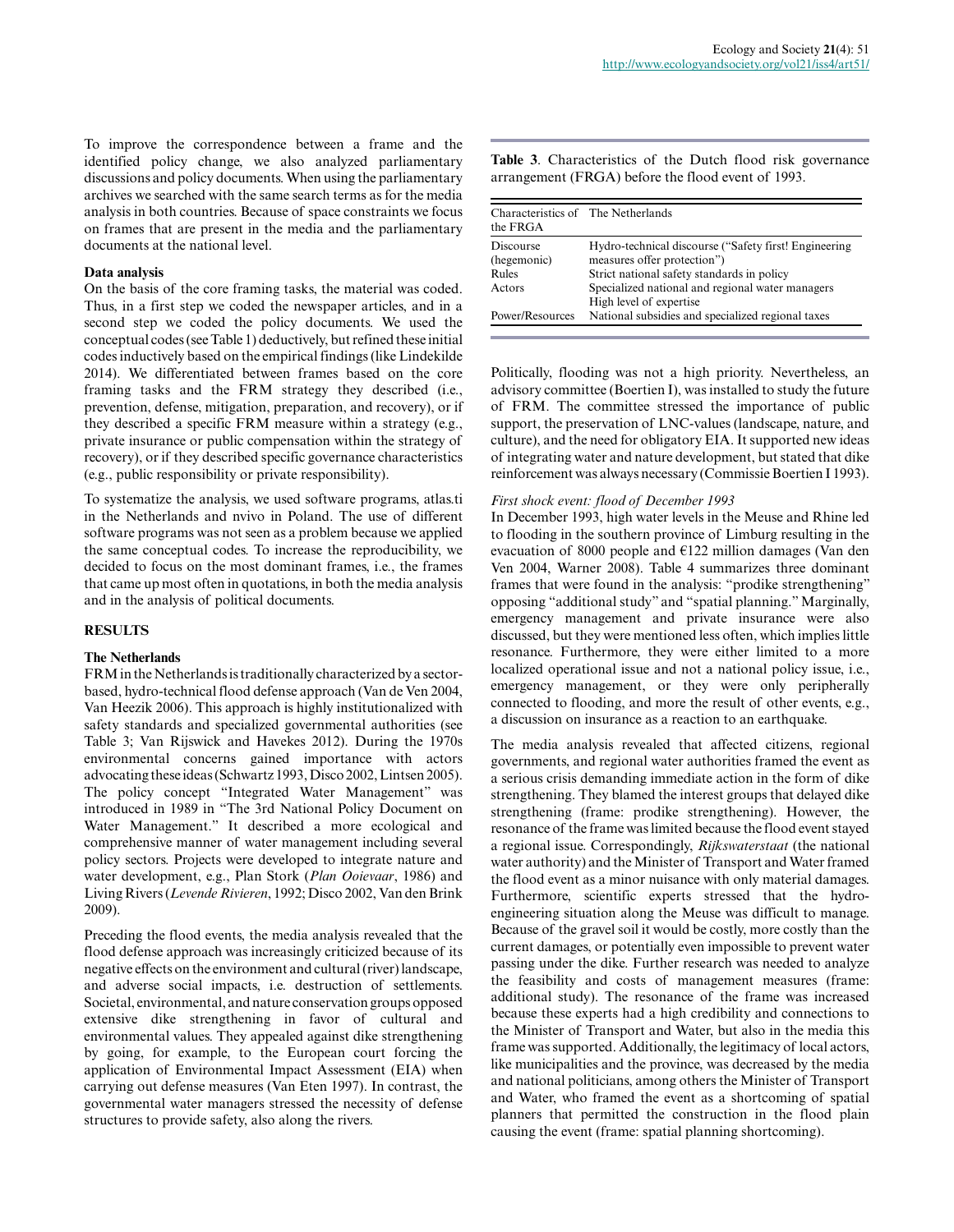**Table 4**. Overview of frames identified after the flood of 1993 with representative quotations (1993–1995). FRM = flood risk management.

| Frames            |                                                                                                                                                                                                                                                                                           |                                                                                                                                                                                                                                                                                                            |                                                                                                                                                                                                                                                                                                                                                                  |
|-------------------|-------------------------------------------------------------------------------------------------------------------------------------------------------------------------------------------------------------------------------------------------------------------------------------------|------------------------------------------------------------------------------------------------------------------------------------------------------------------------------------------------------------------------------------------------------------------------------------------------------------|------------------------------------------------------------------------------------------------------------------------------------------------------------------------------------------------------------------------------------------------------------------------------------------------------------------------------------------------------------------|
|                   | Diagnostic                                                                                                                                                                                                                                                                                | Prognostic                                                                                                                                                                                                                                                                                                 | Motivational                                                                                                                                                                                                                                                                                                                                                     |
| Additional study, |                                                                                                                                                                                                                                                                                           |                                                                                                                                                                                                                                                                                                            |                                                                                                                                                                                                                                                                                                                                                                  |
|                   | e.g., National level water managers, media (NRC), historic, insurance<br>Event was water nuisance, less a serious crisis.                                                                                                                                                                 | Difficult situation, feasibility of constructing                                                                                                                                                                                                                                                           | Setting up committee to investigate possibilities                                                                                                                                                                                                                                                                                                                |
|                   | National Water manager: "We don't call it<br>flooding. The damage of a dike breach is 15<br>billion Guilders, but in Limburg the damage<br>was only 100 million Guilders." (Trouw, 7<br>December 1994)                                                                                    | dikes is limited in Limburg.<br>Minister: "It is impossible to prevent flooding<br>on the Meuse completely. Local problems<br>could be solved, but that would increase the<br>water level at other places." (political<br>discussions, 9 March 1994)                                                       | of FRM along the Meuse.<br>Minister: "This committee must give advice"<br>regarding the possible measures to limit water<br>nuisance." (political discussions, 9 March 1994)                                                                                                                                                                                     |
|                   | Prostructural defense.                                                                                                                                                                                                                                                                    |                                                                                                                                                                                                                                                                                                            |                                                                                                                                                                                                                                                                                                                                                                  |
|                   | e.g., regional water managers, some politicians<br>Serious event, due to lack of dike strengthening<br>because of discussions and nature protests.<br>Regional water managers: "All the discussions"<br>cause delay in the implementation." (NRC, 24<br>December 1993)                    | Dike strengthening.<br>Politician: "The event emphasizes the<br>importance of dikes for the country" (political<br>discussion, 9 March 1994)                                                                                                                                                               | Decreased delay through appeals because of<br>improved cooperation of different parties.<br>Minister: "Public participation and<br>consultation requires more time in initial phase,<br>but number of appeals decreased, which will<br>decrease delays. All parties need to work<br>together in a constructive manner." (political<br>discussions, 9 March 1994) |
|                   | Spatial planning shortcoming,<br>e.g., Minister of Infrastructure and Environment, scientists, media                                                                                                                                                                                      |                                                                                                                                                                                                                                                                                                            |                                                                                                                                                                                                                                                                                                                                                                  |
|                   | Construction in floodplains, indirect blame of<br>provinces and municipalities.<br>Media: "The question remains who approved<br>all those developments in the low-lying areas?<br>Which authorities are responsible, and what<br>does it mean for the future?" (NRC, 31<br>December 1993) | Taking potential measures in spatial planning<br>sphere.<br>Scientist: "Damage can be reduced through<br>measures in the realm of spatial planning, e.g.,<br>no construction in flood-prone areas, or only in<br>a manner that decreases damage, or adapting<br>existing buildings. $(AD, 4$ January 1994) | Committee to develop measures to decrease<br>consequences of flooding.<br>Minister: "Awaiting the advice of the<br>committee, I expect a restraint on construction<br>in the floodplain." (political discussion, 11 May<br>1994)                                                                                                                                 |

Eventually, in typical Dutch tradition, an advisory committee (Boertien II) was installed to study potential management measures (Warner 2008). The advice focused on river-widening and river-deepening measures, combined with nature restoration and gravel extraction. The advice was more in favor of these measures because environmental groups had already implemented such measures in the last decades along the Meuse demonstrating the advantage and feasibility of this approach (Van Heezik 2006). If these measures were not sufficient then embankments would be necessary (Commissie Boertien II 1994).

#### *Second shock event: flood of January 1995*

The second flood event, of January 1995, was a more prominent event affecting the rivers Meuse, Rhine, and Waal: 250,000 people had to be evacuated along the River Waal and 13,000 along the River Meuse. Afterward, it was remarked that the evacuation was not always necessary (Van Heezik 2006). This indicates the high shock effect of the event. According to Rosenthal (1988), the shock effect is increased when a society feels invulnerable to flooding, which was the case in the Netherlands, where major flooding had been prevented by extensive defense structures. Whereas in 1993 it was argued that the flooding was "not as bad as in 1953," the media aligned the event of 1995 with the storm surge of 1953. The event affected national policy (Rosenthal and 't Hart 1998, Driessen and De Gier 1999, Wiering and Driessen 2001). Table 5 summarizes the dominant frames: the "prostructural defense" frame opposed to the "ecosystem-based

approach" and "prevention through spatial planning" frames. This created a high political pressure to act and opened a window of opportunity (Meijerink 2005).

Provincial politicians, hydro-engineers of governmental water authorities, and affected citizens quickly adopted a prodike strengthening frame that blamed the flood on the delay of dike strengthening caused by environmental protesters and bureaucratic procedures, e.g., EIA. Provincial politicians, e.g., Commissioner of the Queen in Gelderland, Jan Terlouw, lobbied actively for this frame at the national level, i.e., the Prime Minister. Hydraulic-engineers within *Rijkswaterstaat* were quick to develop a plan to strengthen embankments. They were in the right venue, i.e., the ministry, with enough credibility to lobby for this plan. Because of the political pressure for fast solutions, the Prime Minister promised to develop a Delta Plan and an Emergency Act to speed up decision making on dike enforcement. The use of the word "delta" functioned as frame bridging because it connected the frame to the prestigious Delta Committee that had developed a successful program after the disastrous storm surge of 1953 to secure the habitability of the country. The proponents of the frame highlighted values of safety during the crisis, which increased the resonance of the frame (frame amplification). The corresponding institutional consequences are summarized in Table 6. Several laws were indeed enacted to accelerate the strengthening of dikes: the Delta Plan Major Rivers (1995) that suspended EIA procedures and the long-term Flood Defense Act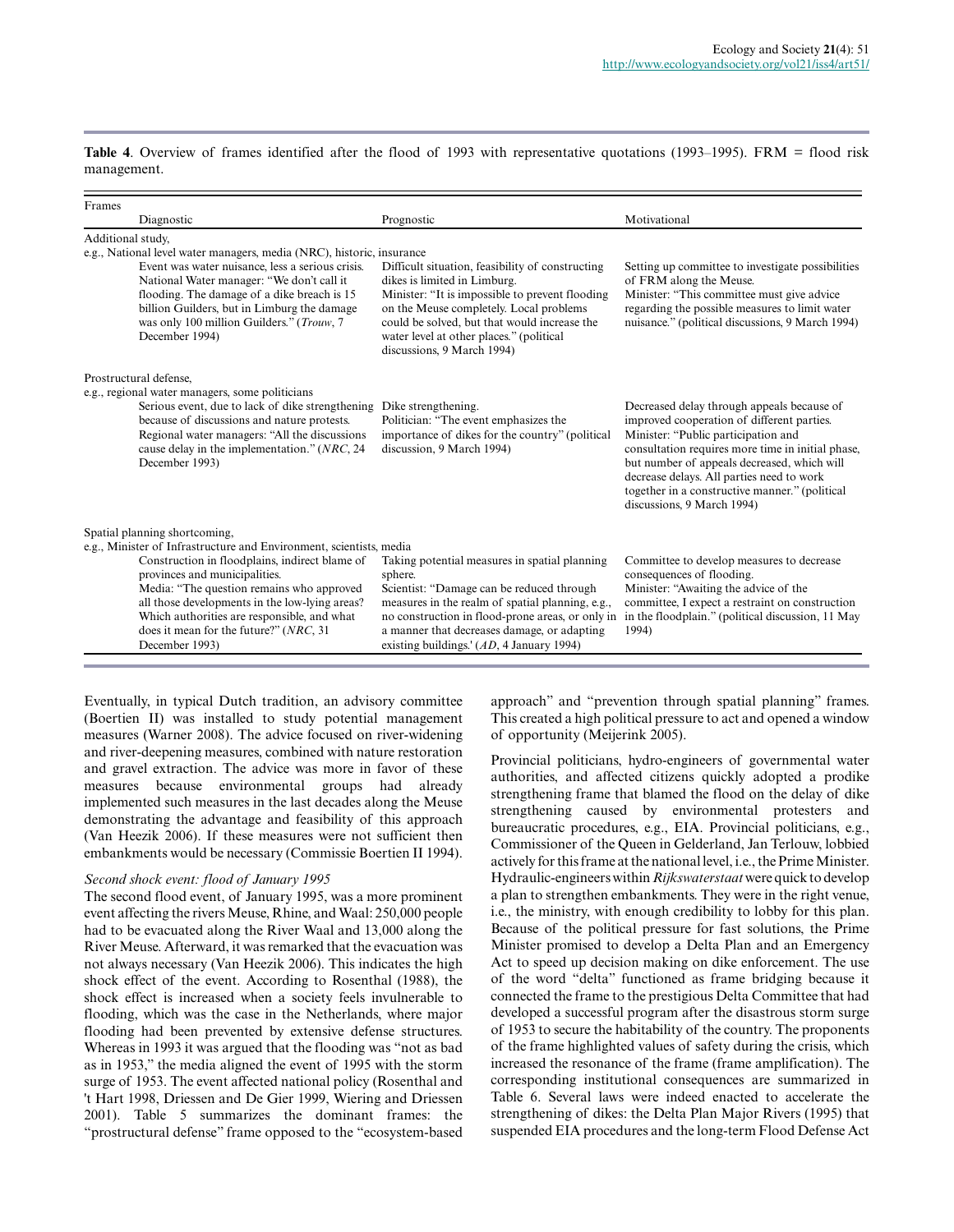| Frames |                                                                                                                                                                                                                                                                                                                                                                                                                                            |                                                                                                                                                                                                                                                                                                                                                                                                              |                                                                                                                                                                                                                                                                                                                                            |
|--------|--------------------------------------------------------------------------------------------------------------------------------------------------------------------------------------------------------------------------------------------------------------------------------------------------------------------------------------------------------------------------------------------------------------------------------------------|--------------------------------------------------------------------------------------------------------------------------------------------------------------------------------------------------------------------------------------------------------------------------------------------------------------------------------------------------------------------------------------------------------------|--------------------------------------------------------------------------------------------------------------------------------------------------------------------------------------------------------------------------------------------------------------------------------------------------------------------------------------------|
|        | Diagnostic                                                                                                                                                                                                                                                                                                                                                                                                                                 | Prognostic                                                                                                                                                                                                                                                                                                                                                                                                   | Motivational                                                                                                                                                                                                                                                                                                                               |
|        | Prostructural defense.<br>e.g., government officials (especially province and water board)                                                                                                                                                                                                                                                                                                                                                 |                                                                                                                                                                                                                                                                                                                                                                                                              |                                                                                                                                                                                                                                                                                                                                            |
|        | Delay of dike improvement due to lack of legal<br>strength, blaming of interest groups.<br>Provincial official: "The country is<br>ungovernable, because the individual interest is<br>put above the collective interest of security."<br>$(AD, 30$ January 1995)                                                                                                                                                                          | Strengthening dikes is priority, avoid delay.<br>Politician: "The need for dike reinforcement is<br>clear when you see such scenes on television."<br>(NRC, 30 January 1995)                                                                                                                                                                                                                                 | Accelerate dike raising through Emergency Act.<br>Minister "The need for emergency legislation to<br>facilitate and shorten the planning and<br>participation procedure is necessary." (political<br>discussions, 4 February 1995)                                                                                                         |
|        | Ecosystem-based approach,<br>e.g., Nature organizations, some politicians, Minister<br>Human interference in hydrological processes,<br>e.g., channelization or dikes, or meteorological<br>processes, e.g., climate change.<br>Nature organization: "In recent centuries, the<br>technocrats have restrained the river. The<br>calamities of today are a result of a too far-<br>reaching desire to dominate." (NRC, 2)<br>February 1995) | Sustainable flood risk management, finding<br>more ecosystem-based solutions to give room<br>to the river.<br>National water manager: "The river system<br>should have a more natural character. Rain<br>must infiltrate the soil, so water comes<br>gradually into the river. Moreover, the river<br>should have more room to keep the damage<br>from high water within limits." (NRC, 31)<br>October 1996) | Stimulate river widening measures.<br>Politician: "The cabinet had asked for an<br>adaptation of the normative water level, to<br>avoid new dike strengthening after 2000, the<br>Minister did not agree, because she thinks the<br>solution needs to be found in river widening<br>measures." (political discussion, 13 November<br>1996) |
|        | Prevention through spatial planning<br>e.g., Scientists, international, water managers<br>Spatial planning in floodplains increased<br>vulnerability and decreased retention capacity<br>of soil.<br>Scientists: "The flooding in the Meuse is the<br>consequence of shortcomings in planning:<br>building in the floodplain." $(AD, 25$ February<br>1995)                                                                                 | Stop increase of vulnerable areas through<br>urbanization.<br>EU politician: "They argue that further<br>urbanization in vulnerable areas along these<br>rivers needs to stop. A construction ban needs<br>to be considered." $(AD, 6$ February 1995)                                                                                                                                                        | Restrict construction in floodplain.<br>Minister: "Activities that are necessary (bridges<br>etc.) are still allowed if they fulfil certain<br>preconditions. Houses should not be built<br>anyway, if it can be avoided." ( <i>Trouw</i> , 19<br>December 1996)                                                                           |

**Table 5**. Overview of frames identified after the flood of 1995 with representative quotations (1995–2014).

(1996) that included the consideration of LNC-values, showing the influence of the environmental groups. In conclusion, the existing flood defense approach was further formalized.

However, the media analysis showed that the support for dike strengthening decreased again after the first shock waves and first legal and practical responses. In the last decades preceding the shock events, the environmental coalition was very active. For example, Ed Nijpels, the chair of World Wide Fund, had actively lobbied for the integration of water and nature (Huitema and Meijerink 2009). Because of the critique on the engineering approach of *Rijkswaterstaat* with its negative environmental and cultural consequences, other professions besides engineers had entered the organization to facilitate the integration of water and nature. Biologists like Henk Saijs, or green engineers like Wim Silva and Pieter Huisman received important functions within *Rijkswaterstaat*, so that next to the hydraulic-engineering community an ecological strand also developed. Close cooperation between hydraulic-engineers and ecologists developed (Roth et al. 2006). After the flood, this environmental coalition dared to question whether the traditional defense approach was fit for the future or if it would only increase risks by modifying natural process and creating a false sense of security, which would demand continuous dike strengthening. Inspired by Plan Stork, nature organizations, e.g., Frans Vera of *Staatsbosbeheer*, developed radical environmental visions of river corridors (see Staatsbosbeheer 2003; frame: ecosystem-based approach). The legitimacy of these questions and thereby the

resonance of this frame was increased because the two flood events were not seen as isolated incidents but conceived to be potentially part of a larger trend: climate change (frame extension), which demanded new management approaches because the dike could not be strengthened forever (frame transformation). Coincidently, the Dutch meteorological institute (KNMI) had just published climate change projections in 1995 supporting the credibility of this concern (Roth et al. 2006). The resonance of the frame was also increased because it aligned with international developments. On the international level politicians and scientists stressed that urbanization and the resulting increased damage potential had contributed to the severity of the event asking for a more integral management approach (frame: prevention through spatial planning). This aligned with and increased the credibility of the ecosystem-based frame (cf. Huitema and Meijerink 2009). Both frames were supported by minister Jorritsma (Transport and Water) and De Boer (Housing, Spatial Planning and Environment). The ministers supported the frames because they aligned with a broader discourse on sustainability (frame bridging), which was supported by the society and the liberal-social democratic government, thus offering a discursive opportunity structure. Eventually, *Rijkswaterstaat* was tasked by the minister to explore the possibilities for river-widening projects.

The corresponding institutional consequences of the frames are summarized in Table 6. The policy guideline Room for the River corresponds with the prevention through spatial planning frame,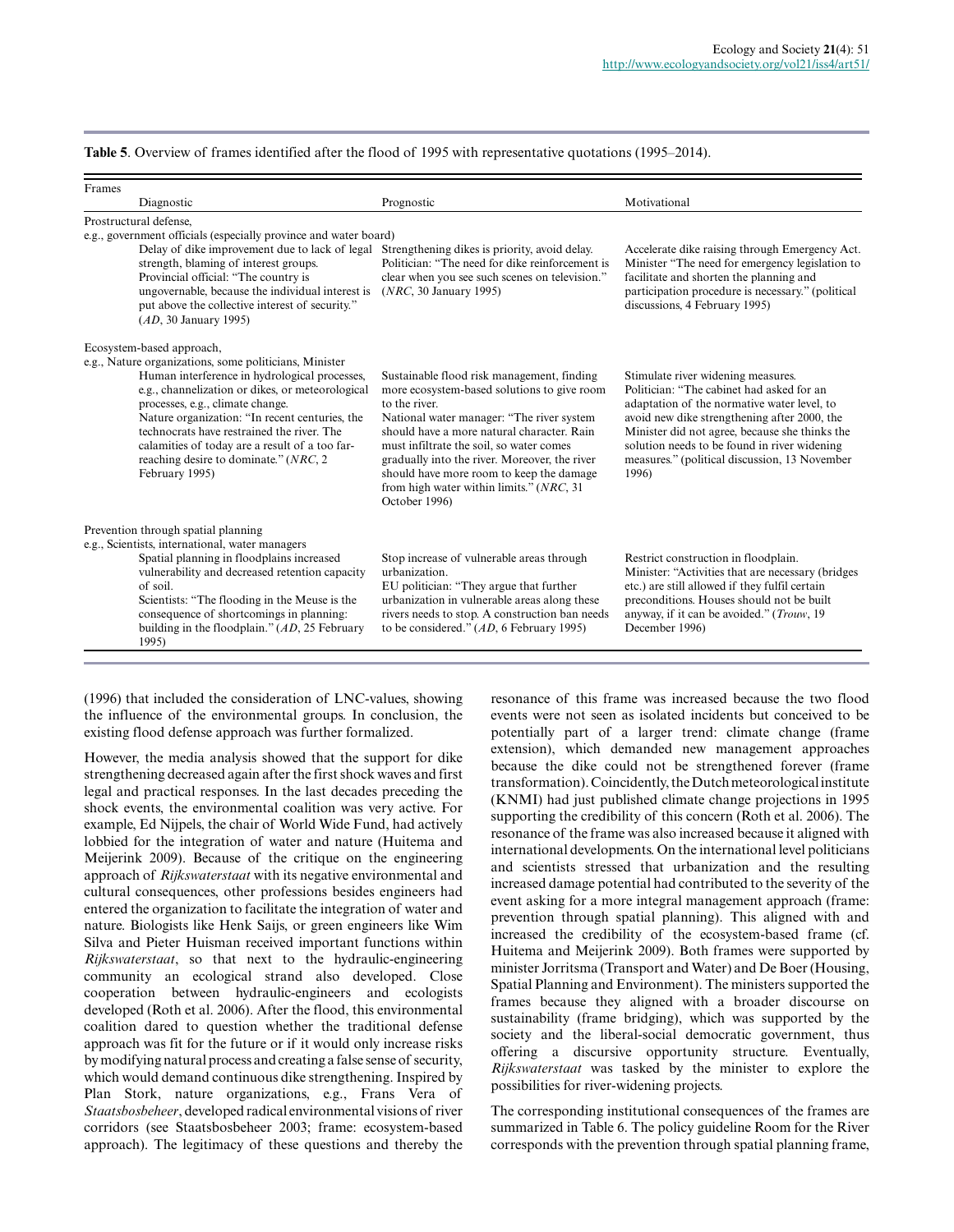because it prohibits construction in the floodplain. The major policy project Room for the River, a project with substantial financial budgets and new cooperation agreements between different governmental actors, corresponds to the ecosystembased approach frame. Room for the River reflects a compromise. Even though, the shift is described as fundamental "the emphasis shifts from dike improvement to river-widening. Dike improvement would only be used when other measures are not feasible or cannot be financed" (PKB 2006:7), the ideas are less radical than foreseen by the environmental coalition. Fulfilling safety standards by controlling the water and keeping it away from people with hydro-engineering measures is still at the core of the policy. Despite the advocacy work of the environmental coalition, the need to fulfill stringent safety regulations gave power positions to hydro-engineers. This indicates that the policy changes are influenced by the interaction of agency and structure.

**Table 6**. Institutional consequences after the flood of 1995.

| PAA    | Dimensions First response                                                                       | Second response                                                                                                                                                             |
|--------|-------------------------------------------------------------------------------------------------|-----------------------------------------------------------------------------------------------------------------------------------------------------------------------------|
|        | Discourses Hydro-technocratic<br>discourse (frame:<br>accelerated dike<br>strengthening)        | Integrated water resource<br>management<br>(frame: prevention through spatial)<br>planning, and ecosystem-based<br>approach)                                                |
| Rules  | Delta Plan Great Rivers<br><b>Emergency Act Great</b><br><b>R</b> ivers<br>Flood Protection Act | Policy guideline Room for the<br>R <sub>iver</sub><br>Project Room for the River<br>(because the policy guideline itself)<br>is not an instrument to implement<br>measures) |
| Actors | No major changes in<br>responsibilities                                                         | Increased importance of<br>decentralized authorities.<br>Integration with spatial planning<br>was increased                                                                 |
|        | Resources National government<br>contributes to the dike<br>strengthening measures              | $E2.3$ billion from 2006–2015 and<br>investment by regions in spatial<br>quality                                                                                            |

#### *Persistence of policy consequences*

The media analysis revealed that over the years the initial awareness of flood risks due to the shock event declined and the pressure by municipalities and provinces to grow economically became stronger. According to Kingdon (1995), the policy window had closed and the political stream started to prioritize other issues. So, the successor to the policy guideline Room for the River, which is called the Policy Guideline Major Rivers, is less restrictive and offers once again more possibilities to build in the floodplain (V&W and VROM 2006). Thus, the slight shift toward a prevention strategy was weakened.

Additionally, the societal and political discursive opportunity structure changed again at the beginning of the 21st century because of political changes toward a center right government. This government reduced the financial means available for nature development, thus the support for ecosystem-based solutions started to decline. Because of the economic crisis, efficiency gained in importance, which increased the support for structural defense measures. A national water manager summed it up: "In 1995, we chose to give more room to the river. But that does not seem to be enough, the Netherlands just need dikes" (*Trouw*, 16 September 2014). Although river widening measures are still mentioned in the Delta Program in 2014 (a climate adaptation program that developed a vision for Dutch FRM for future decades), €8 billion are to be invested in dike strengthening from 2015 to 2028, while only  $\epsilon$ 200 million are reserved for river widening (I&M and EZ 2014). Civil servants evaluated this amount as sufficient, whereas nature organizations were more critical (Klimaatbuffers 2015). To sum up, the shift toward an ecosystem-based defense approach lost support in the long term and the structural defense approach restrengthened its dominance because it had been strongly institutionalized.

#### **Poland**

For most of its history water and FRM in Poland have been dominated by a hydro-technical approach characterized by dikes, drainage, and reservoirs. During the Communist era, efficiency and environmental values were less important when deciding on investments; hydrological expertise was the key and was institutionally embedded (Majewski 2011). Since the 1980s water and FRM have been losing political and financial support. After the Iron Curtain fell and the systematic transformation after 1989/1990 was underway, a different administrative context was established. During this time, other aspects like water quality got more attention than FRM. As a result, technical expertise and financial support for FRM declined (Kindler et al. 2014, Matczak et al. 2016). Table 7 summarizes the main characteristics of the Polish FRGA. However, the hydro-technical approach is less institutionalized and more fragmented than in the Netherlands.

**Table 7**. Characteristics of the Polish flood risk governance arrangement (FRGA) before the flood event of 1997.

| Characteristics of the Poland<br>FRGA    |                                                                                                                                              |
|------------------------------------------|----------------------------------------------------------------------------------------------------------------------------------------------|
| <b>Discourse</b><br>(hegemonic)<br>Rules | Hydro-technical discourse (engineering measures<br>offer protection)<br>Fragmented legislation<br>No legal safety standards                  |
| Actors                                   | National, provincial, and regional water managers,<br>i.e., fragmentation of competencies<br>Since 1990 a decrease in well-trained engineers |
| Power/Resources                          | Water managers dependent on national resources,<br>limited availability of financial resources                                               |

# *First shock event: flood of 1997*

The flood of July 1997 inundated about 2% of Polish territory and caused losses of around €3 billion and 55 fatalities (Choryński et al. 2012). The severe consequences were the result of record water levels and inappropriate management infrastructure. The event was immediately labeled "the flood of the Millennium," which emphasizes its function as a shock event. It increased the interest of politicians and the media in flood risks. Table 8 summarizes the dominant frames: prostructural defense, crisis management, and decentralization.

National politicians, including the Polish Prime Minister Włodzimierz Cimoszewicz and other members of parliament adopted the prostructural defense frame, which was, as a result, the most dominantly represented in political documents. Members of Parliament (MPs) shared the idea that hydrotechnical measures have the capacity to effectively stop future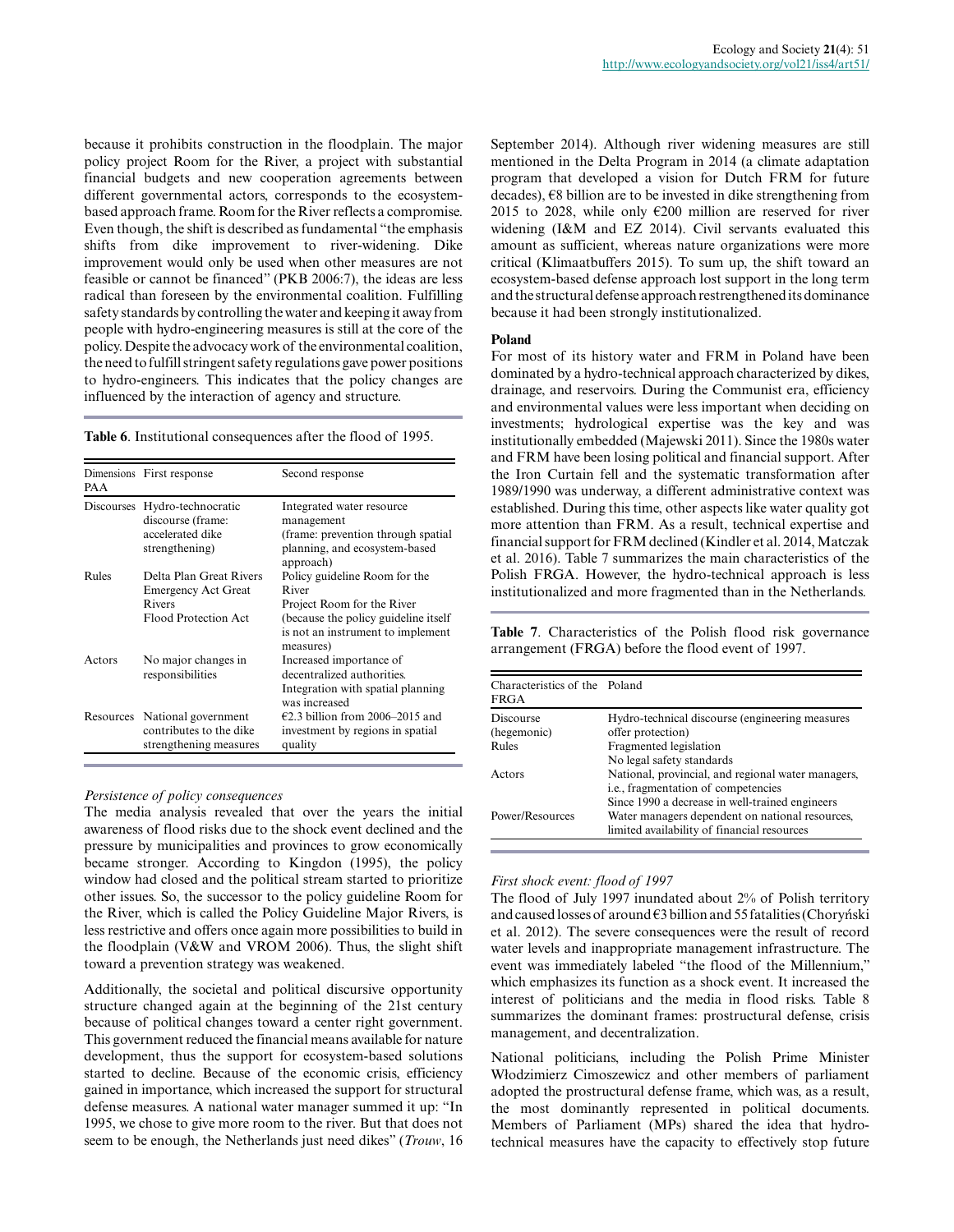|  |  |  |  |  |  |  |  | <b>Table 8.</b> Overview of frames identified after the flood of 1997 with representative quotations. FRM = flood risk management. |  |  |  |  |  |
|--|--|--|--|--|--|--|--|------------------------------------------------------------------------------------------------------------------------------------|--|--|--|--|--|
|--|--|--|--|--|--|--|--|------------------------------------------------------------------------------------------------------------------------------------|--|--|--|--|--|

| Frames             |                                                                                                                                                                                                                                                                                                                                                                                             |                                                                                                                                                                                                                                                                                                                                             |                                                                                                                                                                                                                                                                                                                                                                                                                                  |
|--------------------|---------------------------------------------------------------------------------------------------------------------------------------------------------------------------------------------------------------------------------------------------------------------------------------------------------------------------------------------------------------------------------------------|---------------------------------------------------------------------------------------------------------------------------------------------------------------------------------------------------------------------------------------------------------------------------------------------------------------------------------------------|----------------------------------------------------------------------------------------------------------------------------------------------------------------------------------------------------------------------------------------------------------------------------------------------------------------------------------------------------------------------------------------------------------------------------------|
|                    | Diagnostic                                                                                                                                                                                                                                                                                                                                                                                  | Prognostic                                                                                                                                                                                                                                                                                                                                  | Motivational                                                                                                                                                                                                                                                                                                                                                                                                                     |
|                    | Prostructural defense.                                                                                                                                                                                                                                                                                                                                                                      |                                                                                                                                                                                                                                                                                                                                             |                                                                                                                                                                                                                                                                                                                                                                                                                                  |
|                    | e.g., Politicians, media                                                                                                                                                                                                                                                                                                                                                                    |                                                                                                                                                                                                                                                                                                                                             |                                                                                                                                                                                                                                                                                                                                                                                                                                  |
|                    | Lack of flood infrastructure.<br>Minister: "I take full responsibility for these<br>words: it was impossible to deal with such a<br>flood. The only thing possible was to minimize<br>flood losses." $(GW, 17$ July 1997)                                                                                                                                                                   | Hydro-technical solutions can minimize flood<br>risk effectively.<br>Prime Minister: "Despite too few water<br>reservoirs, the existing reservoirs passed their<br>test. Thus, it is the question not "how" but<br>"when" we should build additional reservoirs in<br>the future." (political discussion, 16 July 1997)                     | Increasing availability of financial means.<br>Politician: "It is obvious that financial<br>resources dedicated to Water Management<br>Boards, responsible for maintenance and<br>reconstruction of dikes, are too low and should<br>be increased." (political documents, 30<br>September 1998)                                                                                                                                  |
| Crisis management, |                                                                                                                                                                                                                                                                                                                                                                                             |                                                                                                                                                                                                                                                                                                                                             |                                                                                                                                                                                                                                                                                                                                                                                                                                  |
|                    | e.g., Politicians, media                                                                                                                                                                                                                                                                                                                                                                    |                                                                                                                                                                                                                                                                                                                                             |                                                                                                                                                                                                                                                                                                                                                                                                                                  |
|                    | Ad hoc crisis management (rescue and recovery<br>actions) with insufficient technological and<br>financial capacities to deal with crises<br>effectively.<br>Minister: "We have no crisis management<br>coordination center, a lack of digital data<br>support, computers and undeveloped<br>infrastructure, to effectively communicate risks<br>to society." $(GW, 17 \text{ July } 1997)$ | Complementary crisis management system<br>needs to be established.<br>Politician: "From the government side it is<br>complementary crisis management action that<br>was lacking during the flood." $(GW, 5)$ August<br>1997)                                                                                                                | Establishment of crisis management<br>institutions (including legislation and funding).<br>Scientist: "Before the flood we had started to<br>build emergency and warning infrastructure<br>and meanwhile the flood occurred<br>unexpectedly. Fire Brigades have been funded<br>even before the flood and they passed the test.<br>Now it is time to invest in these structures more<br>rapidly." $(GW, 20 \text{ August } 1997)$ |
| Decentralization.  |                                                                                                                                                                                                                                                                                                                                                                                             |                                                                                                                                                                                                                                                                                                                                             |                                                                                                                                                                                                                                                                                                                                                                                                                                  |
|                    | e.g., Politicians, media, citizens<br>State unveiled ineffectiveness in dealing with<br>high water flows.<br>Media: "Policemen, soldiers, even priests can<br>fail but the State cannot. However, in fact, the<br>State failed entirely." $(GW, 26 \text{ July } 1997)$                                                                                                                     | Local and regional level of administration<br>should be established and more included in<br>FRM.<br>Politician: "Flood of 1997 unveiled the role of<br>local and regional government. This event<br>definitely provided arguments for a need for<br>decentralization processes that have to be<br>done." (political document, 16 July 1997) | Decentralization process of FRM.<br>Politician: "The ruling coalition had 4 years<br>and all the proper instruments to introduce<br>administrative reform. The only reason why<br>they did not do this were vested interests - in<br>order to sustain the political coalition." $(GW, 8)$<br>September 1997)                                                                                                                     |

flood losses and even more skeptical politicians (e.g., Zbigniew Sobotka, vice-minister of Internal Affairs), admitted that flood defense infrastructure can be quite effective in minimizing flood losses. The resonance of this frame was high because it was amplified by the already dominant hydro-technocratic discourse, so that technical solutions were instantly seen as the best solution. The previous shortcomings of these measures were mainly attributed to the lack of availability of financial means, while the shortcomings in the institutional organization of defense management were barely discussed. As a consequence more financial means were temporarily made available for flood infrastructure (see Table 9).

In the crisis management frame, politicians and the media blamed the state and its administrative structures for the high number of fatalities because they were seen as ineffective in providing appropriate flood warnings and organizing appropriate crisis management. This frame was supported both by politicians (e.g., Krzysztof Janik, Under-secretary of State for self-government affairs) and by influential hydrotechnical experts (e.g., Prof. Janusz Zalewski, head of the national Programme for the River Odra - 2006 that was developed after the flood of 1997). The resonance of this frame was amplified for two reasons. First, its importance was enhanced by the media that focused on the tragedies of the citizens, who also blamed the state. Second, its resonance was increased because proponents, such as the influential self-government experts Prof. Michał Kulesza and politician Hanna Suchocka (former Prime Minister), bridged the

**Table 9**. Institutional consequences after the flood of 1997. PAA = policy arrangement approach.

| Dimensions<br>PAA | First response                                                                       | Second response                                                                                                                   |
|-------------------|--------------------------------------------------------------------------------------|-----------------------------------------------------------------------------------------------------------------------------------|
| <b>Discourses</b> | Prodike strengthening:<br>hydro-technocratic<br>discourse remained<br>dominant       | Crisis management to mitigate<br>flooding                                                                                         |
| Rules             | New programs to<br>implement structural<br>measures (ad hoc)                         | Act on Crisis Management 2007<br>(direct)<br>Act on Natural Disaster 2002<br>(direct)<br>Administration reform 1999<br>(indirect) |
| Actors            | No change                                                                            | More competences for<br>decentralized actors (state fire<br>brigades, local government units)                                     |
| <b>Resources</b>  | Increase in outlays of<br>fixed assets (both from<br>state budget and World<br>Bank) | Increase in state fire brigades<br>budget                                                                                         |

crisis management frame to the general discourse of decentralization. This widely spread discourse criticized that not enough power and responsibilities were given to the local and regional governments after the end of the Communist era. Additionally, decentralization of some sectors, e.g., crisis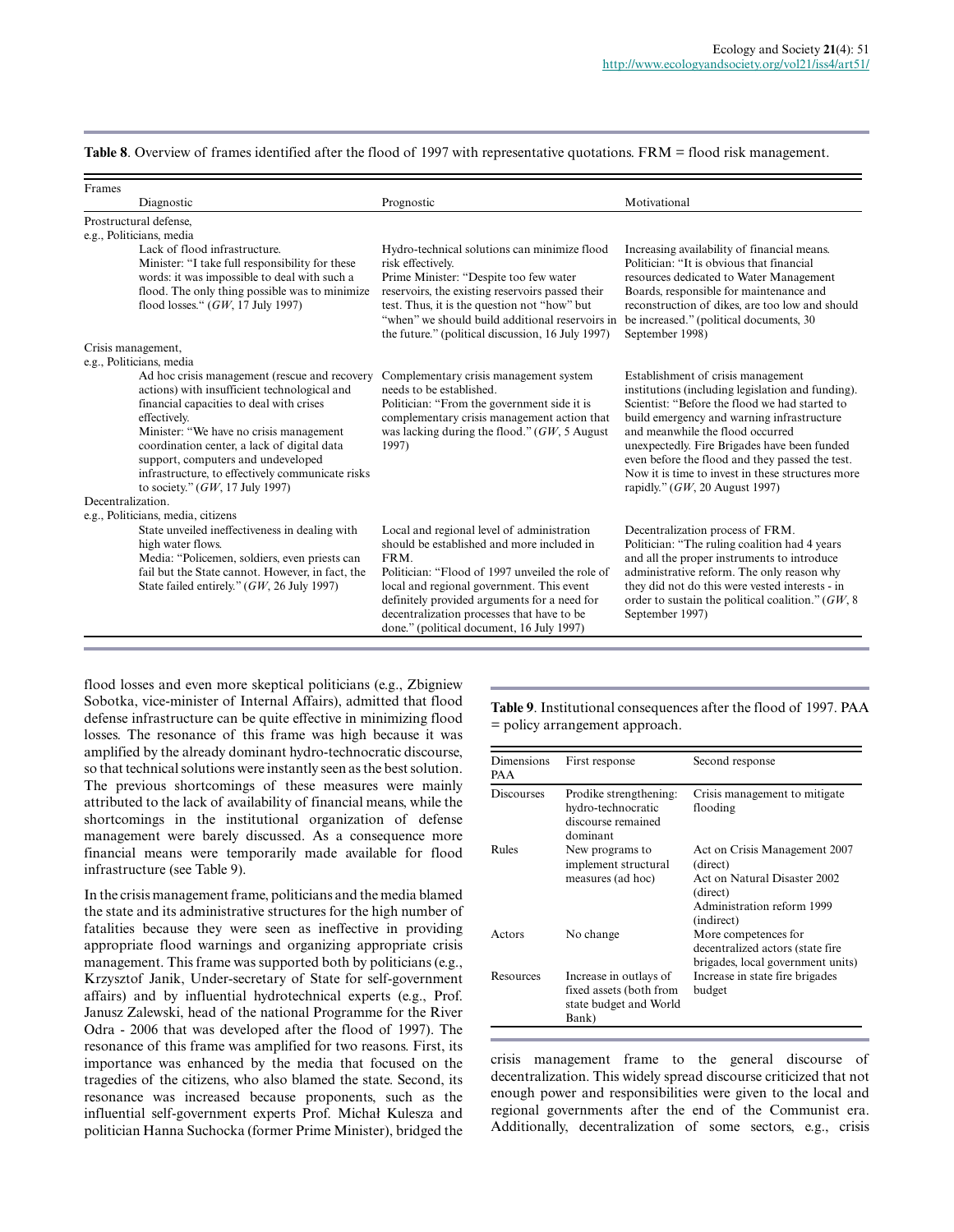#### **Table 10**. Overview of frames identified after the flood of 2010 with representative quotations.

| Frame | Diagnostic                                                                                                                                                                                                                                                                                                                                                                                                       | Prognostic                                                                                                                                                                                                                                                                                               | Motivational                                                                                                                                                                                                                                                                                                                                                               |
|-------|------------------------------------------------------------------------------------------------------------------------------------------------------------------------------------------------------------------------------------------------------------------------------------------------------------------------------------------------------------------------------------------------------------------|----------------------------------------------------------------------------------------------------------------------------------------------------------------------------------------------------------------------------------------------------------------------------------------------------------|----------------------------------------------------------------------------------------------------------------------------------------------------------------------------------------------------------------------------------------------------------------------------------------------------------------------------------------------------------------------------|
|       | Prostructural defense.<br>e.g., water management, municipalities, citizens,<br>politicians, national level<br>Poor condition of flood defense infrastructure<br>because of underinvestment and protests from<br>local citizens.<br>Provincial politician: "This year we have<br>received only 7.5% of what we need (). With<br>such funding one cannot properly maintain<br>dikes." $(GW, 18 \text{ May } 2010)$ | The need for improving communication with<br>landowners, prioritization of financial means<br>for flood defense.<br>Water manager: "Communication with people<br>that were to be dislocated failed." $(GW, 19$ May<br>2010)                                                                              | Facilitate implementation of structural defense<br>by developing special legislation to buy land.<br>Politician: "We need a special Act to facilitate<br>the implementation of dikes and reservoirs."<br>$(GW, 21$ May 2010)                                                                                                                                               |
|       | Prevention through spatial planning,<br>e.g., Politicians, regional water management bodies, media<br>Lack of flood risk awareness by citizens, lack<br>of proper legislation.<br>Water manager: "People too often decide to<br>build or to buy a house in the flood prone<br>area." $(GW, 17$ January 2015)                                                                                                     | Municipalities have to have stronger powers to<br>include flood risk areas in their plans.<br>Politician: "One cannot wonder that people<br>want to build houses, but municipalities have to<br>have regulations that would force builders to<br>include flood risk." $(GW, 21$ May 2010)                | Legislation prohibiting constructing new<br>developments in flood prone areas.<br>Media: "Next week an amendment to the<br>Water Act that prohibits construction in flood<br>prone areas will be submitted." $(GW, 22$ May<br>2010)                                                                                                                                        |
|       | Ecosystem-based approach,<br>e.g., NGOs, national level water bodies, media (GW)<br>Flood is a serious threat because of widespread<br>human interference and infrastructural flood<br>defense.<br>Nature organization: "Such large losses are<br>caused inter alia by building dikes." $(GW, 17)$<br>January 2015)                                                                                              | Eliminating floods is not always possible, need<br>to reduce losses.<br>Media: "Flood defense infrastructure does not<br>always give security. Flood is a natural event<br>and it would be best if we understood at last<br>that one cannot prevent a flood, only reduce<br>losses" $(GW, 19$ May 2010). | Including this new strategy in the Flood Risk<br>Management Plans, to reach the aim of flood<br>security with the least costs to bear.<br>Nature organizations: "In some cases the state<br>has to offer funds for the reconstruction of<br>houses destroyed during a flood not in the same<br>place but after moving them into a flood safe<br>area." $(GW, 21$ May 2010) |

management, had already been discussed in 1992 after a significant fire accident. Back then, actions had been taken to enhance the operational capacities of the state fire brigades. However, the flood event of 1997 emphasized shortcomings and delays, thereby reviving the idea of administrative reform. As a consequence, crisis management was reformed and further institutionalized, affecting all dimensions of the PAA (see Table 9).

#### *Second shock event: flood of 2010*

Even though the next major flood, that of 2010, brought similar losses of about €3 billion, it was not considered as serious an event as the one in 1997, partly because it caused fewer fatalities. After 1997, the organization of crisis response was improved, so that there was more space for other arguments to be raised. Furthermore, additional actor coalitions have been given a voice in the framing contest; environmental NGOs that were not present in the discussions following the flood of 1997 have now become active. Newspaper articles referring to the shock event of 2010 were mostly concentrated on three frames: prodike strengthening; improvement of spatial planning; and ecosystem-based management approaches (Table 10).

Members of Parliament and water managers adopted, again, the prodike strengthening frame. They blamed the poor condition of the dikes, and asked for increased investment in structural defense measures and new legislation. Although after the flood of 1997 large programs in this sphere were launched, e.g., Program for the River Odra 2006, they still suffered from poor coordination and

underinvestment. There was a conflict of interests between public water managers, i.e., Regional Water Management Boards, that planned to build certain structures and local communities that did not agree that they had to leave their houses. This caused delay, especially in Racibórz, Wielowieś Klasztorna or Świnna Poręba. High executive politicians, e.g., Bronisław Komorowski, Marshall of Sejm, proposed changes in legislation that would enable water managers to expropriate land. The new legislation was introduced at short notice. The resonance of the frame was high because the flood coincided with the presidential elections. Politicians wanted to present solutions, and hydro-technical measures were still the solution that was the most taken for granted. The institutional consequences were directly related to an increased availability of financial means (Table 11).

Representatives of Regional Water Management Boards emphasized the problem of risk awareness and blamed the citizens for building in flood-prone areas (spatial planning frame). They proposed measures to prevent the occupation of flood-prone areas. The resonance of the frame was increased because it was extended to a general problem of the whole spatial planning system. The spatial planning system was criticized as ineffective, mainly because of the weak position of municipalities. As an institutional consequence, the Water Act was amended with intensive support from politicians. Municipalities became obliged to take flood risk into consideration, which did not always align with their financial interest to expand economically (Table 11).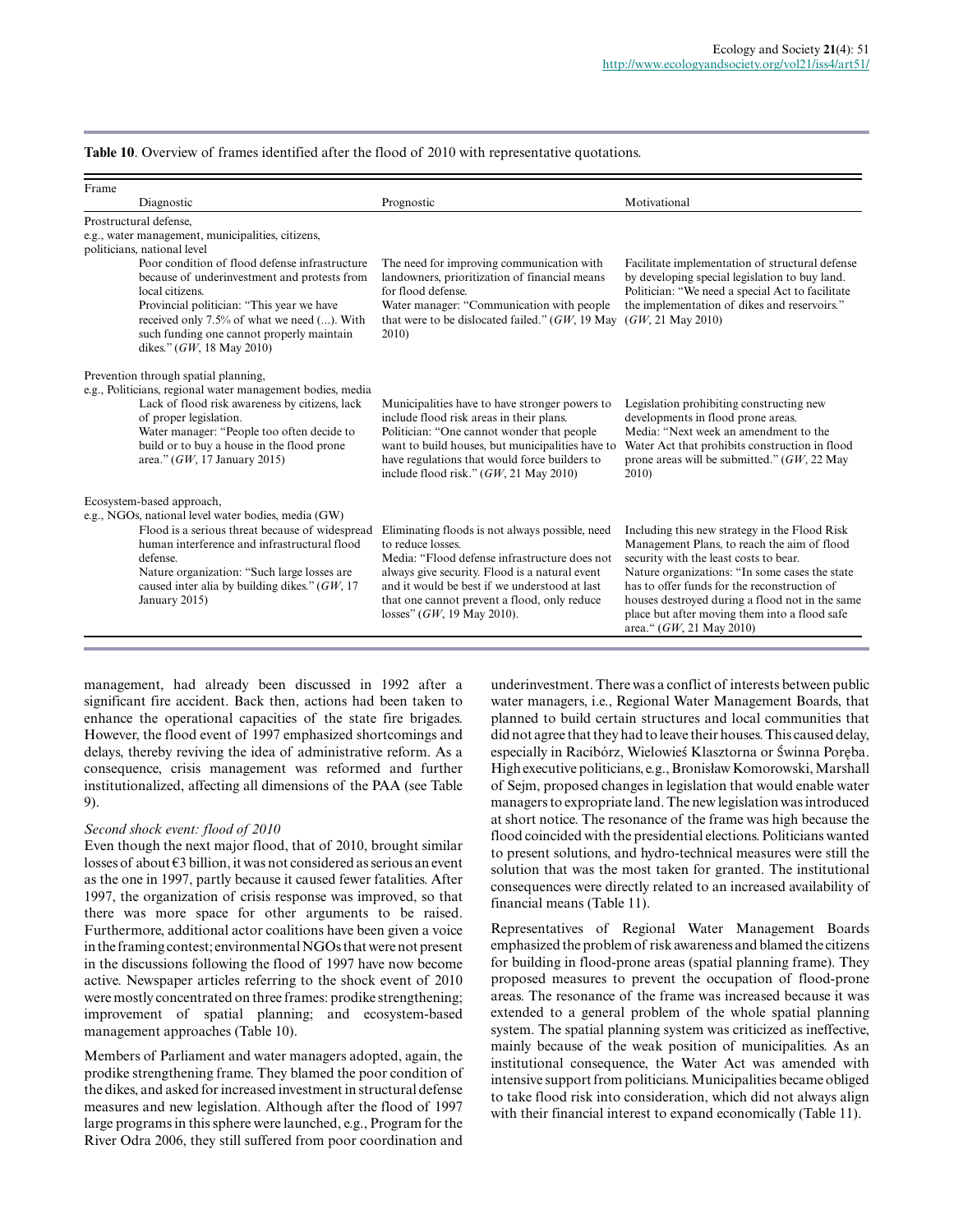**Table 11**. Institutional consequences after the flood of 2010. PAA = policy arrangement approach.

| Dimensions<br>PAA | First response                                 | Second response                                                                                                                          |
|-------------------|------------------------------------------------|------------------------------------------------------------------------------------------------------------------------------------------|
| <b>Discourses</b> | Hydro-technical<br>discourse still<br>dominant | Ecosystem-based solutions gained<br>attention, in connection with spatial<br>planning, which also gained in<br>importance and acceptance |
| Rules             | Right to<br>expropriate                        | Legal demand for municipalities to<br>consider flood risk in spatial plans                                                               |
| Actors            | No change                                      | Increased cooperation but also<br>conflict between water managers and<br>environmentalists                                               |
| Resources         | Increased budget                               | Ad hoc investments in eco-<br>infrastructural projects                                                                                   |

NGOs, in particular the World Wide Fund, adopted the ecosystem-based approach frame. They stressed the negative influences of human activity on nature, e.g., through building dikes. They argued that dikes should be relocated or demolished to give more space to the rivers and let them return to their natural state. The resonance of the frame was relatively high because it could be bridged to the proenvironmental discourse that was supported by the EU, which Poland joined in 2004. The frame should have been implemented through spatial planning by identifying future flood risk zones. However, a broad scheme was lacking and projects were implemented ad hoc; this was made worse by increased antagonism between environmental NGOs and traditional water managers. One successful project was an NGO proposal that could be realized in cooperation with water administration bodies (*Domaszków-Tarchalice* polder). However, this was rather an exception; often there are conflicts that delay the management process.

## *Persistence of policy consequences*

The changes in crisis management that succeeded the flood of 1997 persisted. Crisis management was reformed, which led to permanently institutionalized structures, e.g., the Act on Crisis Management 2007, with sufficient funding, political support, and effective response activities, i.e., a shift toward the preparation strategy. The defense strategy was strengthened by receiving more financial investments. However, the organization of the strategy remained unchanged, in terms of the actors involved in FRM, the central mode of financing, and the influential role of politicians. After the shock wave declined, so did the political commitment to financially invest in the defence strategy; as a result, the infrastructure was only marginally improved. The defense strategy was neither permanently strengthened nor institutionally reformed.

The flood of 2010 had less policy effect than the flood of 1997, partially because of the lower number of fatalities (16 people; Choryński et al. 2012). Contrary to the crisis management frame of 1997, which was bridged to an administrative reform of decentralization, the spatial planning and ecosystem-based approach of 2010 have not brought change into prioritizing economic development. At the moment, we cannot make any statements about long-term consequences; however, adjustments to spatial planning and the trend toward a more proenvironmental approach are still ongoing, but slowly.

#### **DISCUSSION**

Previously, we explained that there are a number of similarities between both countries, for example, regarding flood defense as a dominant strategy, hydro-engineering expertise, and the dominant role of state involvement. Differences are to be found in the level of resource availability and the way people look at FRM in the Netherlands and in Poland. Consequently, the framing of flood events differs (Table 12). We compare how the shock events were received and framed by different actors, and consider what can be said about corresponding policy change in the long run.

**Table 12**. Main points of comparison between the Netherlands and Poland. FRGA = flood risk governance arrangement.

| The Netherlands                     | Poland                            |
|-------------------------------------|-----------------------------------|
| FRGA before the flood event         |                                   |
| Structural defense approach:        | Structural defense approach:      |
| institutionalization = evolved      | institutionalization = fragmented |
| Dominant frames 1st event           |                                   |
| Additional study                    | Prostructural measures            |
| prostructural measures              | Crisis management                 |
| Spatial planning shortcoming        | Decentralization                  |
| Dominant frames 2nd event           |                                   |
| Prostructural measures              |                                   |
| Prevention through spatial planning |                                   |
| Ecosystem-based approach            |                                   |
| Institutional consequences          |                                   |
| Procedural streamlining of          | Temporary financial support of    |
| structural defense approach         | flood defense (1997, 2010)        |
| (1995)                              |                                   |
| Temporary adjustment of             | Persistent shift toward flood     |
| defense approach (ecosystem-        | preparation strategy (1997)       |
| based: 1995)                        |                                   |
| Minimal (and temporary) shift       |                                   |
| toward flood prevention             |                                   |
| strategy (1995)                     |                                   |

First, the flood events have a different societal impact. In the Netherlands, the reactions to the event of 1993 were limited in comparison with the reactions to the second event. It was the occurrence of two consecutive floods with potentially disastrous consequences that brought into focus the vulnerability of the country, especially in light of climate change. As Rosenthal (1988) explains, the effect was increased because Dutch citizens normally feel invulnerable because of the high protection standards. In Poland, on the other hand, the flood of 1997 created bigger shock waves than in 2010, because of the less organized evacuation action taken during the flood and a higher number of fatalities. Second, in Poland, the wider public blamed above all the government for the lack of structural measures, whereas, in the Netherlands, the environmental interest groups were blamed for delaying structural dike strengthening, and to a lesser degree spatial planning authorities were also considered to be culpable. Third, the corresponding institutional consequences show similarities, as well as differences, depending on the shock wave and the time that has passed after the event. In both countries, we see that shock events can increase the political and societal awareness of flood risk and its management (window of opportunity). As a result, shock events increase the receptiveness for different frames among a broader set of actors, which can lead to different institutional effects. In both countries, the immediate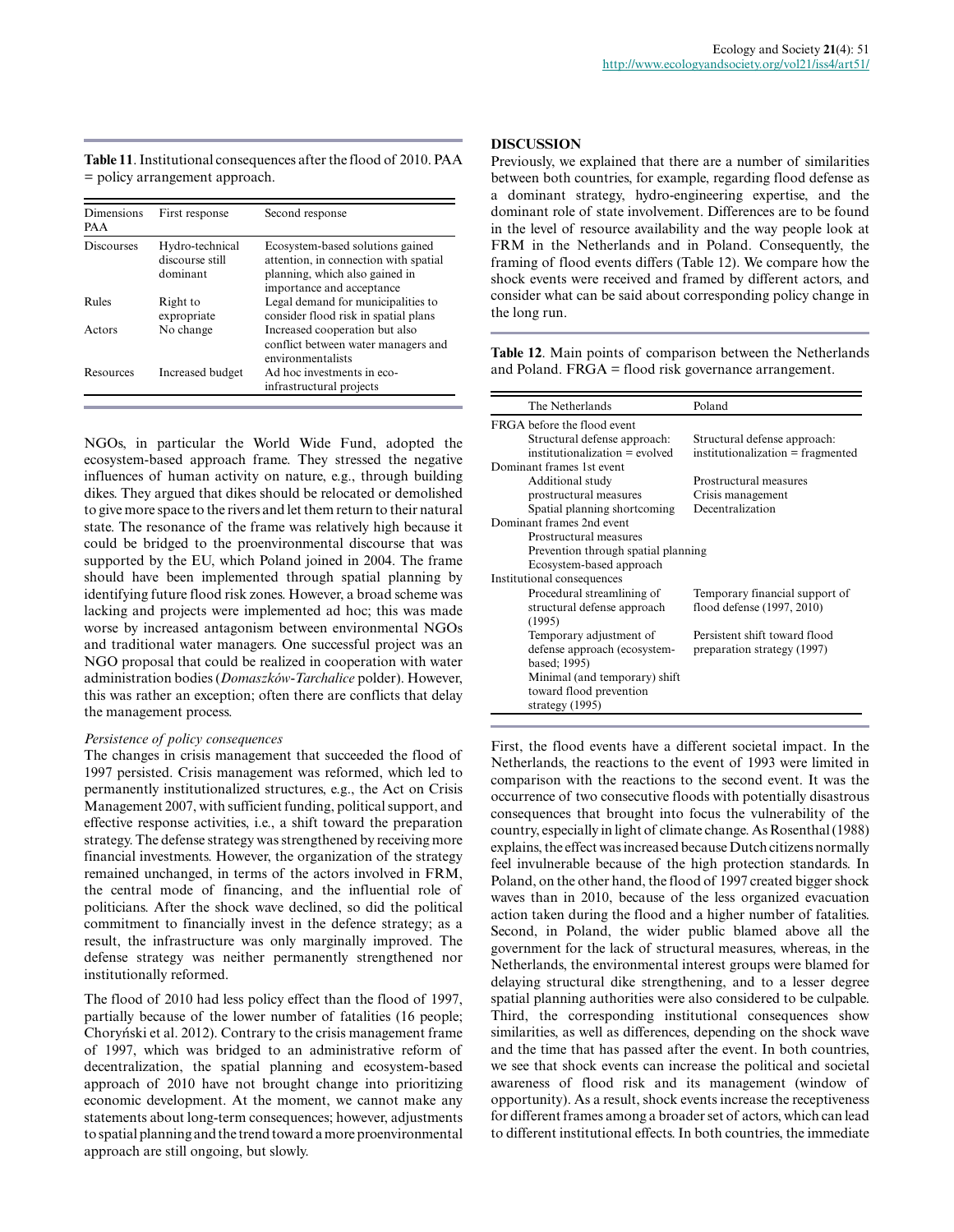reaction was to strengthen flood defense in the Netherlands by streamlining the procedure and in Poland by providing more financial resources. That indicates that in the short term the shock event caused actually a strengthening of the trusted defense approach, which aligns with findings of previous research (Driessen and De Gier 1999). From a framing perspective, one explanation may be that actors who support the existing approach can quickly develop and disseminate their frame because of their established expert position that gives them access to media and political circles. Furthermore, the existing approach offers a familiar reference system for politicians and citizens, so that the wider public understands it and feels comforted by the immediate action; particularly in the Netherlands flood safety can be seen as an important overarching public interest.

Our findings suggest that frames that deviate from the traditional management approach need longer to develop and to spread in the right circles. Therefore, they seem more likely to generate midterm policy responses. In the Netherlands, those midterm policy responses have consisted of an adjustment of the defense strategy toward a more ecosystem-based approach and to a lesser degree an increased consideration of spatial planning in terms of prevention mainly to support the ecosystem-based approach, confirming earlier research (Van der Brugge et al. 2005, Huitema and Meijerink 2007). In Poland, we see a clear broadening of strategies toward preparation and response. How can those differences be explained? On the one hand, the discourse opportunity structure differed, which increased the resonance of different frames. On the other hand, in the Netherlands the defense approach was highly institutionalized and stabilized. Additionally, the existing organizational structures were hardly challenged because the defense approach successfully prevented a more severe catastrophe: the dikes held. That legitimized flood defense and the idea of controlling water, which is still the underlying notion of the ecosystem-based approach. It led to a compromise of the two opposing frames. Whereas in Poland the defense approach was less institutionalized and its organizational structures were challenged, because it was not successful: dikes had breached, people had died. Flood defense lost legitimacy and a new strategy, in line with the discursive opportunity structure, was developed with the aim of preventing fatalities, not completely substituting but compensating the shortcomings of the defense approach. This strategy was relatively effective during the 2010 flood event so that the shock wave of the event was limited. Nevertheless, ideas of an ecosystem-based approach had become popular in Poland in 2010. A reason could be the accession of Poland to the EU in 2004. The Water Framework Directive (2000) supports ecosystem-based ideas. That suggests that EU directives could create discourse opportunity structures. The ecosystem-based approach is in the developmental phase, but not yet institutionalized, because it has been difficult for engineers and environmentalists to reach consensus and share resources.

How persistent is the policy change? Once the shock waves have subsided, the windows of opportunity have closed, and the discursive opportunity structures have changed, the financial and political commitment is often reduced, because the political stream focuses on other priorities again. We see this in Poland with flood defense, which lost financial priority once the shock waves decreased and other fields needed financial investment. In contrast, the strategy of preparation, which needs less financial investment and is additionally supported by local citizens and

governments, is permanently institutionalized and until now it has remained uncontested. In the Netherlands as well, financial support for the ecosystem-based approach has been reduced. It also lost political support because of a shift to a more conservative government, i.e., changes in the discourse opportunity structure. In the meantime, however, the structural flood defense approach was still highly institutionalized, which means it had remained stable and technical water managers had preserved its influence and power. As the discursive opportunity structure had changed, which was supported by the economic crisis, the technical water managers could again advance the popularity of the more costefficient structural defense approach. These observations imply that long-term institutional change is dependent on resource availability, and the prioritization of resource allocation, and also on the evolution and degree of institutionalization of the initial management approach.

Interpretative studies are normally characterized by a high degree of internal validity. We analyzed the endogenous processes in a comprehensive way taking many explanatory factors into consideration. In our research, these factors need to be reported in the media or the policy documents; however, there is always a chance that unreported explanatory factors were also influential, or factors that were not connected to the shock event. Therefore, we can only identify corresponding institutional dynamics, not causal relationships.

We acknowledge that the scope of our analysis is limited. We focused on dominant, national frames and formal institutional changes; that means that frames of a regional scope or frames that caused informal change were not considered. Furthermore, it is likely that not all frames are presented in the media; there might even be an intentional bias that only some frames are reported. We tried to counteract this by choosing newspapers of different political orientations. Therefore, we think that our approach is appropriate in relation to our initial aim, i.e., to analyze endogenous institutional processes.

# **CONCLUSION**

What are the further insights on the relationship between shock events and the initiated institutional dynamics on increasing societal resilience? In the case of the Netherlands and the events of 1993 and 1995, the first response was to "recover and return" by slightly adjusting existing procedures. In terms of resilience that increased the capacity to resist. Even though financial support for the ecosystem-based approach decreased after a while, the involvement of a wider set of actors and the slow increase of awareness for flood issues as well as environmental values remained and is generally seen as beneficial for resilience (Van Herk et al. 2015).

In Poland, the shock event of 1997 put the flood problem on the political agenda. It showed the shortcomings of the existing defense approach, i.e., the lack of systematic financing, and triggered the development of emergency management, which reduced the fatalities in the flood of 2010, at least to some extent. It increased resilience, i.e., the ability to absorb and recover. However, the shock event did not cause fundamental improvements to the structural defense strategy, but only additional short-term financial investment. River-widening measures have been discussed since the flood of 2010; however, at the moment their implementation is rather ad hoc. Discussions between environmentalists and water engineers sometimes inhibit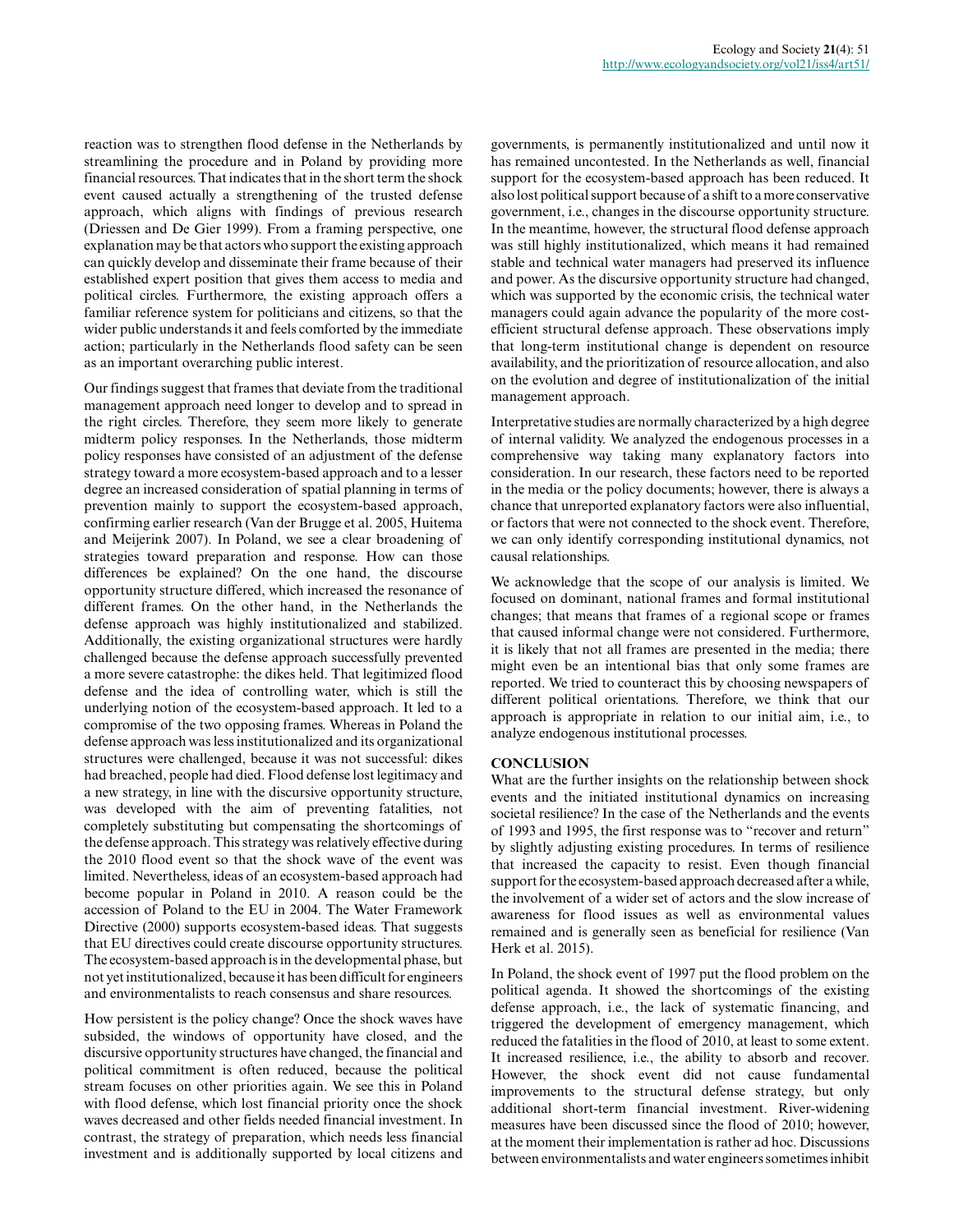the effective implementation of projects and, therefore, might even slightly hamper resilience.

Our research suggests that shock events, such as floods, show the shortcomings of FRGAs by bringing the risk into focus. They open up institutional arrangements and make them more susceptible to change. Shock events test the capacity to resist and bounce back, thus giving opportunities for adapting and learning. The research suggests that the direction of change accelerated by a shock event is dependent on the actors and the frames they introduce, and their ability to increase the resonance of the frame. This resonance can be increased (and decreased) by the discursive opportunity structure and the existing FRGA that stabilizes certain legislation and the power position of actors. Furthermore, the permanence of change seems to be especially influenced by the availability of resources, or the willingness to allocate resources, as well as the evolution of the existing FRGA.

Hence, it can be assumed that a shock event can facilitate a shift toward different forms of resilience. A shock event can increase resilience by either accelerating a diversification of strategies (see Poland) or an adaptation of the dominant existing strategy (see the Netherlands). In Poland the flood events have led to increased attention for strengthening the strategies that are connected to "absorb and recover" whereas in The Netherlands it has mostly led to increased investments in the "capacity to resist," in terms of resilience of the engineering-based infrastructural system. Although there is political awareness of the need to bring back historical societal resilience in terms of resilience of citizens and communities, this is hardly translated in changes of resources for flood risk strategies in the direction of "absorb and recover," e.g., the flood risk awareness among citizens remains low (OECD 2014). Thus, peoples' resilience is not reintroduced. Furthermore, resilience might also be hampered if conflicting frames fail to achieve a resolution, as is partly the case in Poland with the struggle between environmental organizations and water managers. Shock events open up the possibility to increase resilience, but it is dependent on the context as to how far resilience is increased.

Our analysis allowed us to estimate and analyze the resonance of frames, by providing information about alignment strategies and discursive opportunity structures. For the Polish case, the research seems to have generated some new insights because little research was previously being conducted. However, for the Dutch case as well, we could extend existing research (e.g., Driessen and De Gier 1999, Van der Brugge et al. 2005, Huitema and Meijerink 2007, Van Herk et al. 2015) by refining the interrelation between shock events, framing, and institutional change through an analysis of the endogenous processes. We analyzed why some frames generate institutional stability or change and subsequently why this change was more permanent or not. These insights are not automatically generalizable to other contexts, but it is likely that similar processes play a role and influence the effects of frames. Further research would be necessary to test this and to analyze the effect on an even longer time frame.

*Responses to this article can be read online at:* [http://www.ecologyandsociety.org/issues/responses.](http://www.ecologyandsociety.org/issues/responses.php/8764) [php/8764](http://www.ecologyandsociety.org/issues/responses.php/8764)

# **Acknowledgments:**

*This paper has been written in the framework of the EU FP7 project STARFLOOD. This research has received funding from the European Commission under grant agreement no. 308364. As part of this study, we would like to thank our commissioners and the flood risk management professionals who participated in this research, for their time and insight.*

## **LITERATURE CITED**

Alfieri, L., P. Burek, L. Feyen, and G. Forzieri. 2015. Global warming increases the frequency of river floods in Europe. *Hydrology and Earth System Sciences* 19(5):2247-2260. [http://dx.](http://dx.doi.org/10.5194%2Fhess-19-2247-2015) [doi.org/10.5194/hess-19-2247-2015](http://dx.doi.org/10.5194%2Fhess-19-2247-2015) 

Baumgartner, F., and B. D. Jones. 1993. *Agenda and instability in American politics.* University of Chicago Press, Chicago, Illinois, USA.

Benford, R. D., and D. A. Snow. 2000. Framing processes and social movements: an overview and assessment. *Annual Review of Sociology* 26:611-639. [http://dx.doi.org/10.1146/annurev.soc.26.1.611](http://dx.doi.org/10.1146%2Fannurev.soc.26.1.611) 

Birkland, T. A. 1998. Focusing events, mobilization, and agenda setting. *Journal of Public Policy* 18(1):53-74. [http://dx.doi.](http://dx.doi.org/10.1017%2FS0143814X98000038) [org/10.1017/S0143814X98000038](http://dx.doi.org/10.1017%2FS0143814X98000038) 

Blowers, A., and P. Leroy. 2003. Environment and society: shaping the future. Pages 255-283 *in* A. Blowers and P. Glasbergen, editors. *Environmental Policy in an International Context*. Volume 3. Elsevier, Oxford, UK. [http://dx.doi.org/10.1016/s1874-7043\(03\)](http://dx.doi.org/10.1016%2Fs1874-7043%2803%2980029-x) [80029-x](http://dx.doi.org/10.1016%2Fs1874-7043%2803%2980029-x) 

Boin, A., P. 't Hart, and A. McConnell. 2009. Crisis exploitation: political and policy impacts of framing contests. *Journal of European Public Policy* 16(1):81-106. [http://dx.doi.](http://dx.doi.org/10.1080%2F13501760802453221) [org/10.1080/13501760802453221](http://dx.doi.org/10.1080%2F13501760802453221) 

Boonstra, F. 2004. *Laveren tussen regio's en regels: verankering van beleidsarrangementen rond plattelandsontwikkeling in Noordwest Friesdland, de Graafschao en Zuidwest Salland*. Koniglijke Van Gorcum, Assen, The Netherlands.

Chaffin, B. C., H. Gosnell, and B. A. Cosens. 2014. A decade of adaptive governance scholarship: synthesis and future directions. *Ecology and Society* 19(3):56. [http://dx.doi.org/10.5751/](http://dx.doi.org/10.5751%2FES-06824-190356) [ES-06824-190356](http://dx.doi.org/10.5751%2FES-06824-190356)

Choryński, A., I. Pińskwar, W. Kron, G. R. Brakenridge, and Z. W. Kundzewicz. 2012. Catalogue of large floods in Europe in the 20th century. Pages 27-54 *in* Z. W. Kundzewicz, editor. *Changes in flood risk in Europe.* CRC, Boca Raton, Florida, USA. [http://](http://dx.doi.org/10.1201%2Fb12348-5) [dx.doi.org/10.1201/b12348-5](http://dx.doi.org/10.1201%2Fb12348-5) 

Commissie Boertien I. 1993. *Toetsing uitgangspunten rivierdijksversterkingen*. Rijkswaterstaat, 's-Gravenhage, The Netherlands. [online] URL: [http://repository.tudelft.nl/view/](http://repository.tudelft.nl/view/hydro/uuid%3A983a552f-68f3-4a04-934f-24cb54200a6e/) [hydro/uuid%3A983a552f-68f3-4a04-934f-24cb54200a6e/](http://repository.tudelft.nl/view/hydro/uuid%3A983a552f-68f3-4a04-934f-24cb54200a6e/) 

Commissie Boertien II. 1994. *Onderzoek waternood Maas: De Maas Meester*. Rijkswaterstaat, Delft, The Netherlands. [online] URL: [http://publicaties.minienm.nl/documenten/onderzoek-watersnood](http://publicaties.minienm.nl/documenten/onderzoek-watersnood-maas-hoofdrapport-de-maas-meester)[maas-hoofdrapport-de-maas-meester](http://publicaties.minienm.nl/documenten/onderzoek-watersnood-maas-hoofdrapport-de-maas-meester)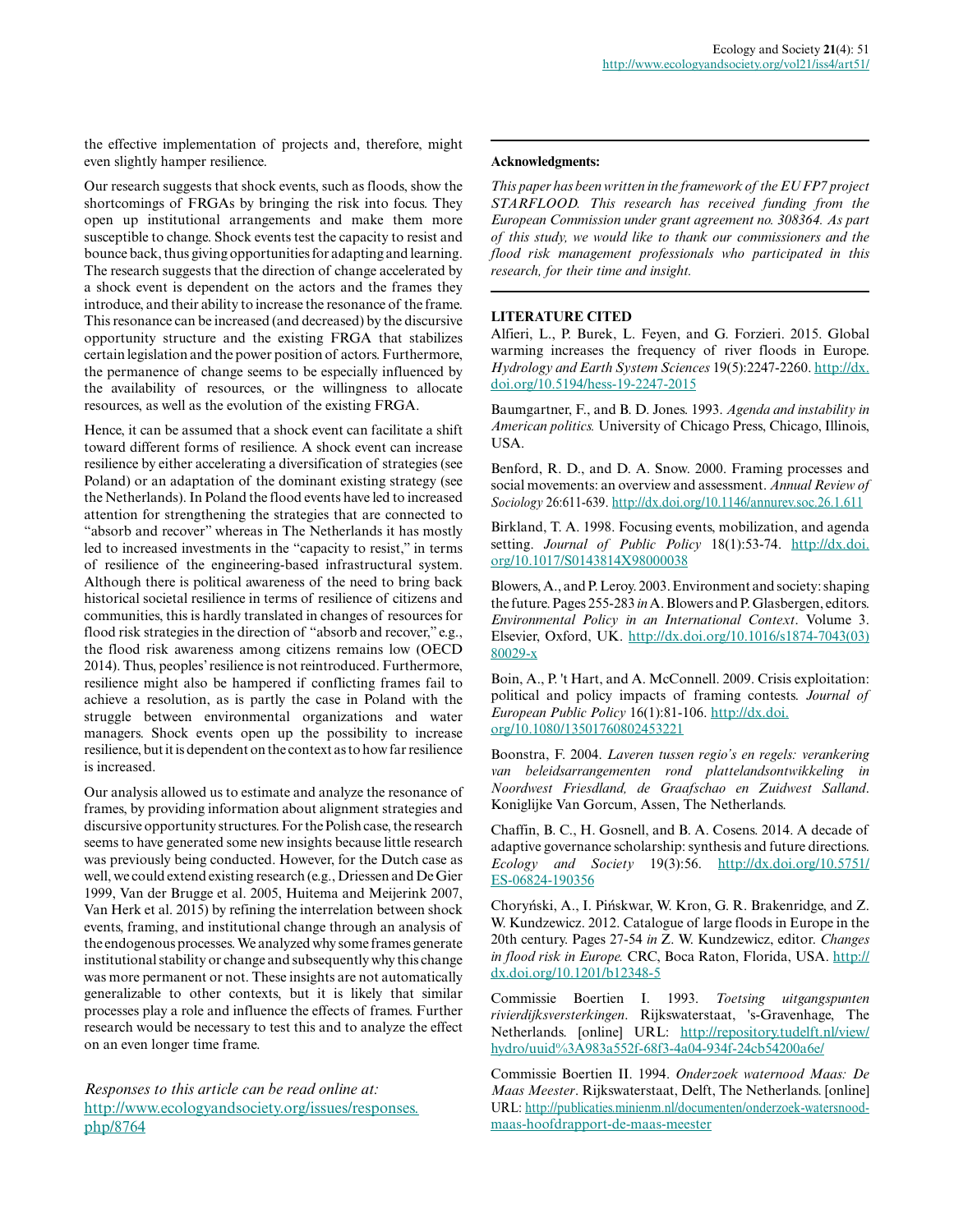Crabbé, A. 2008. *Integraal waterbeleid in Vlaanderen: van fluïde naar solide*. Universiteit Antwerpen, Antwerp, Belgium.

Crabbé, A., M. Wiering, and D. Liefferink. 2015. Adapting flood management to climate change: comparing policy frames and governance practices in the Low Countries. *Journal of Water and Climate Change* 6(1):55-70. [http://dx.doi.org/10.2166/wcc.2014.018](http://dx.doi.org/10.2166%2Fwcc.2014.018) 

Crotty, M. 1998. *The foundations of social science: meaning and perspective in the research process*. Sage, London, UK.

Dewulf, A., M. Craps, R. Bouwen, T. Taillieu, and C. Pahl-Wostl. 2005. Integrated management of natural resources: dealing with ambiguous issues, multiple actors and diverging frames. *Water Science and Technology* 52(6):115-124. [online] URL: [http://ppw.](http://ppw.kuleuven.be/home/english/research/wopp/marccraps/publ/dewulf-craps-et-al-2005-ambiguous-issues-and.pdf) [kuleuven.be/home/english/research/wopp/marccraps/publ/dewulf](http://ppw.kuleuven.be/home/english/research/wopp/marccraps/publ/dewulf-craps-et-al-2005-ambiguous-issues-and.pdf)[craps-et-al-2005-ambiguous-issues-and.pdf](http://ppw.kuleuven.be/home/english/research/wopp/marccraps/publ/dewulf-craps-et-al-2005-ambiguous-issues-and.pdf)

Disco, C., 2002. Remaking "nature": the ecological turn in Dutch water management. *Science, Technology, and Human Values* 27 (2):206-235. [http://dx.doi.org/10.1177/016224390202700202](http://dx.doi.org/10.1177%2F016224390202700202) 

Driessen, P. P. J., and A. A. J. De Gier. 1999. Flooding, river management and emergency legislation: experiences of the accelerated reinforcement of dikes in the Netherlands. *Tijdschrift voor economische en sociale geografie* 90(3):336-342. [http://dx.doi.](http://dx.doi.org/10.1111%2F1467-9663.00075) [org/10.1111/1467-9663.00075](http://dx.doi.org/10.1111%2F1467-9663.00075)

Gamson, W. A., and A. Modigliani. 1989. Media discourse and public opinion on nuclear power: a constructionist approach. *American Journal of Sociology* 95(1):1-37. [http://dx.doi.](http://dx.doi.org/10.1086%2F229213) [org/10.1086/229213](http://dx.doi.org/10.1086%2F229213)

Giddens, A. 1984. *The constitution of society: outline of the theory of structuration.* University of California Press, Berkeley, California, USA.

Goffman, E. 1974. *An essay on the organization of experience. Frame Analysis*. Northeastern University Press, Boston, Massachusetts, USA.

Hegger, D. L. T., P. P. J. Driessen, C. Dieperink, M. Wiering, G. T. T. Raadgever, and H. F. M. W. Van Rijkswick. 2014. Assessing stability and dynamics in flood risk governance. *Water Resources Management* 28(12):4127-4142. [http://dx.doi.org/10.1007/s11269-014-0732](http://dx.doi.org/10.1007%2Fs11269-014-0732-x) [x](http://dx.doi.org/10.1007%2Fs11269-014-0732-x)

Hegger, D. L. T., P. P. J. Driessen, M. Wiering, H. F. M. W. Van Rijswick, Z. W. Kundzewicz, P. Matczak, A. Crabbé, G. T. Raadgever, M. H. N. Bakker, S. J. Priest, C. Larrue, and K. Ek. 2016. Toward more flood resilience: Is a diversification of flood risk management strategies the way forward? *Ecology and Society* 21(4):52. <http://dx.doi.org/10.5751/ES-08854-210452>

Huitema, D., and S. Meijerink. 2007. Understanding and managing water transitions: a policy science perspective. Paper presented at the *Amsterdam Conference on Earth System Governance* Amsterdam, the Netherlands, 24-26 May. [online] URL [http://www.newater.uni-osnabrueck.de/caiwa/data/papers%](http://www.newater.uni-osnabrueck.de/caiwa/data/papers%20session/G1/springer01-Meijerink.pdf) [20session/G1/springer01-Meijerink.pdf](http://www.newater.uni-osnabrueck.de/caiwa/data/papers%20session/G1/springer01-Meijerink.pdf)

Huitema, D., and S. Meijerink. 2009. Policy dynamics in Dutch water management: analysing the contributions of policy entrepreneurs to policy change. Pages 349-370 *in* D. Huitema and S. Meijerink, editors. *Water policy entrepreneurs*. Edward Elgar, Cheltenham, UK. [http://dx.doi.org/10.4337/9781849803366.00032](http://dx.doi.org/10.4337%2F9781849803366.00032) 

I&M and EZ (Ministry for Infrastructure and Environment and Ministry of Economic Affairs). 2014. *Deltaprogramma 2015. Werk aan de delta. De beslissingen om Nederland veilig en leefbaar te houden*. Rijksoverheid, Den Haag, the Netherlands. [online] URL: [https://www.rijksoverheid.nl/binaries/rijksoverheid/documenten/](https://www.rijksoverheid.nl/binaries/rijksoverheid/documenten/begrotingen/2014/09/16/deltaprogramma-2015/deltaprogramma-2015.pdf) [begrotingen/2014/09/16/deltaprogramma-2015/deltaprogramma-2015.](https://www.rijksoverheid.nl/binaries/rijksoverheid/documenten/begrotingen/2014/09/16/deltaprogramma-2015/deltaprogramma-2015.pdf) [pdf](https://www.rijksoverheid.nl/binaries/rijksoverheid/documenten/begrotingen/2014/09/16/deltaprogramma-2015/deltaprogramma-2015.pdf)

Johnson, C. L., S. M. Tunstall, and E. C. Penning-Rowsell. 2005. Floods as catalysts for policy change: historical lessons from England and Wales. *International Journal of Water Resources Development* 21(4):561-575. [http://dx.doi.org/10.1080/07900620500258133](http://dx.doi.org/10.1080%2F07900620500258133)

Kaufmann, M., W. Van Doorn-Hoekveld, H. K. Gilissen, and M. Van Rijswick. 2016. *Analysing and evaluating flood risk governance in the Netherlands. Drowning in safety?* STAR-FLOOD Consortium, Utrecht, The Netherlands. [online] URL: [http://www.starflood.eu/documents/2016/03/wp3-nl-final-webversion.](http://www.starflood.eu/documents/2016/03/wp3-nl-final-webversion.pdf) [pdf](http://www.starflood.eu/documents/2016/03/wp3-nl-final-webversion.pdf)

Kindler, J., J. Iwanicki , Z. W. Kundzewicz, P. Matczak, R. Miłaszewski, and J. Żelazo. 2014. Zagrożenia instytucjonalne. *Nauka* 1:173-195.

Kingdon, J. W. 1995. *Agenda, alternatives and public policies*. Harper Collins, New York, New York, USA.

Klijn, F., K. M. de Bruijn, J. Knoop, and J. Kwadijk. 2012. Assessment of the Netherlands' flood risk management policy under global change. *Ambio* 41(2):180-192. [http://dx.doi.](http://dx.doi.org/10.1007%2Fs13280-011-0193-x) [org/10.1007/s13280-011-0193-x](http://dx.doi.org/10.1007%2Fs13280-011-0193-x)

Klimaatbuffers. 2015. *Reactie Coalitie Natuurlijke Klimaatbuffers Deltaprogramma 2015*. Klimaatbuffers, Wageningen, The Netherlands. URL [online] [http://www.klimaatbuffers.nl/reactie](http://www.klimaatbuffers.nl/reactie-coalitie-natuurlijke-klimaatbuffers-deltaprogramma-2015)[coalitie-natuurlijke-klimaatbuffers-deltaprogramma-2015](http://www.klimaatbuffers.nl/reactie-coalitie-natuurlijke-klimaatbuffers-deltaprogramma-2015) 

Liefferink, D. 2006. The dynamics of policy arrangements: turning round the tetrahedron. Pages 45-68 *in* B. Arts and P. Leroy, editors. *Institutional dynamics in environmental governance*. Springer, Dordrecht, The Netherlands. [http://dx.doi.](http://dx.doi.org/10.1007%2F1-4020-5079-8_3) [org/10.1007/1-4020-5079-8\\_3](http://dx.doi.org/10.1007%2F1-4020-5079-8_3)

Lindekilde, L. 2014. Discourse and frame analysis: in-depth analysis of qualitative data in social movement research. Pages 195-227 *in* D. Della Porta, editor. *Methodological practices in social movement research*. Oxford University Press, Oxford, UK. [http://dx.doi.org/10.1093/acprof:oso/9780198719571.003.0009](http://dx.doi.org/10.1093%2Facprof%3Aoso%2F9780198719571.003.0009)

Lintsen, H. W. 2005. De revolutie van de ingenieurs. Pages 315-336 *in* H. W. Lintsen, editor. *Made in Holland: een techniekgeschiedenis van Nederland (1800 - 2000)*. WalburgPers, Zutphen, The Netherlands.

Lowry, W. 2006. Potential focusing projects and policy change. *Policy Studies Journal* 34(3):313-335. [http://dx.doi.org/10.1111/](http://dx.doi.org/10.1111%2Fj.1541-0072.2006.00175.x) [j.1541-0072.2006.00175.x](http://dx.doi.org/10.1111%2Fj.1541-0072.2006.00175.x)

Mahoney, J., and K. Thelen. 2009. A theory of gradual institutional change. Pages 1-37 *in* J. Mahoney and K. Thelen, editors. *Explaining institutional change: ambiguity, agency, and power*. Cambridge University Press, Cambridge, UK. [http://dx.](http://dx.doi.org/10.1017%2Fcbo9780511806414.003) [doi.org/10.1017/cbo9780511806414.003](http://dx.doi.org/10.1017%2Fcbo9780511806414.003)

Majewski, W. 2011. Gospodarka wodna w Polsce w latach '50 - '80. Pages 19-26 *in* P. Światecki, editor. *Stan gospodarki wodnej w*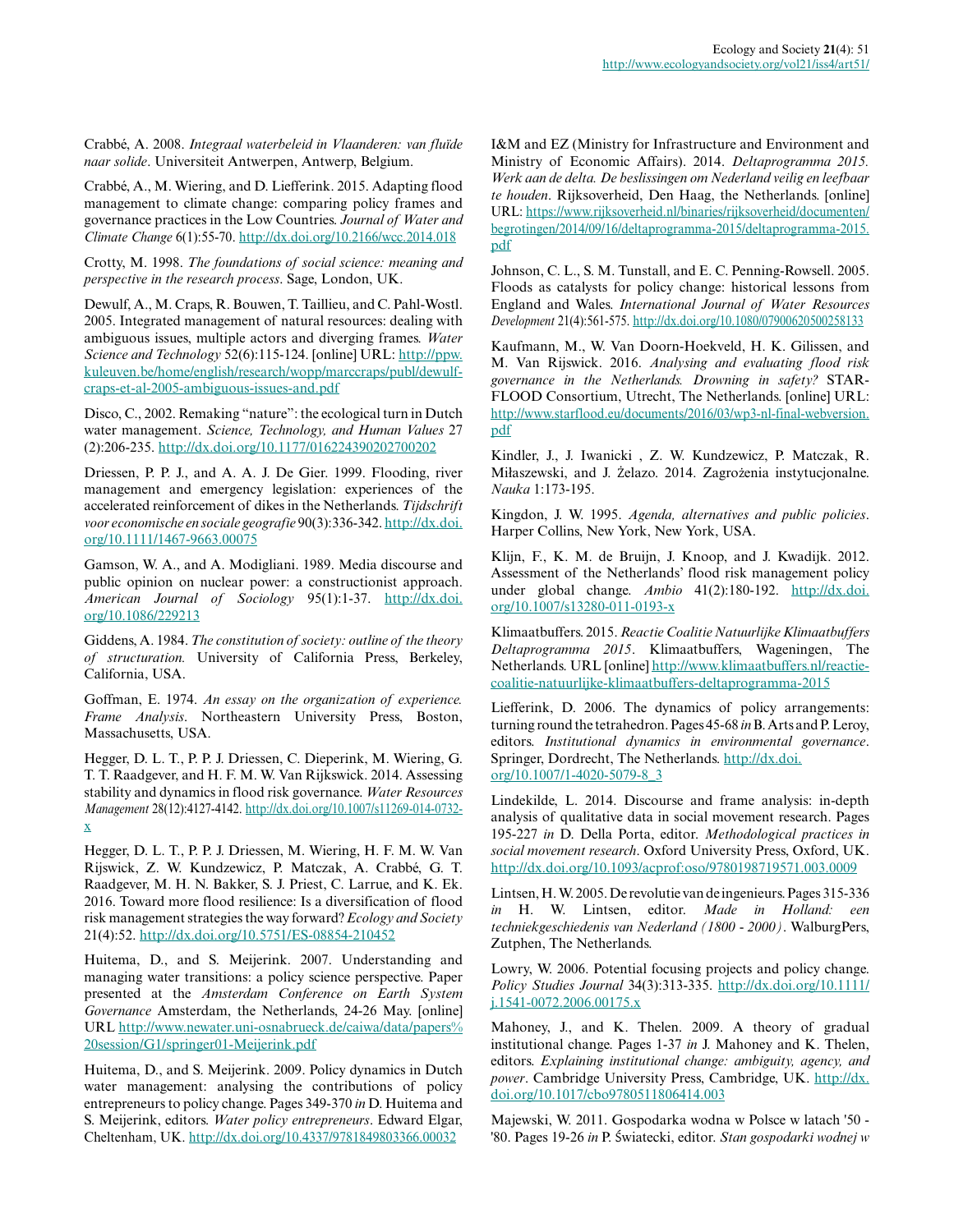*Polsce - problematyka prawna i kompetencyjna (na przykładzie Dolnej Wisły)*. Zeszyty Zespołów Senackich 9/2011, Warsaw, Poland. [online] URL: [http://www.senat.gov.pl/download/gfx/](http://www.senat.gov.pl/download/gfx/senat/pl/senatzespolyinformacje/zeszyt/wodaii.pdf) [senat/pl/senatzespolyinformacje/zeszyt/wodaii.pdf](http://www.senat.gov.pl/download/gfx/senat/pl/senatzespolyinformacje/zeszyt/wodaii.pdf)

Matczak, P., J. Lewandowski, A. Choryński, M. Szwed, and Z. W. Kundzewicz. 2016. *Analysing and evaluating flood risk governance in Poland: looking for strategic planning in a country in transition.* STAR-FLOOD Consortium, Utrecht, The Netherlands. [online] URL: [http://www.starflood.eu/documents/2016/03/](http://www.starflood.eu/documents/2016/03/wp3-poland-final-webversion.pdf) [wp3-poland-final-webversion.pdf](http://www.starflood.eu/documents/2016/03/wp3-poland-final-webversion.pdf)

McCammon, H. J., C. S. Muse, H. D. Newman, and T. M. Terrell. 2007. Movement framing and discursive opportunity structures: the political successes of the U.S. women's jury movements. *American Sociological Review* 72(5):725-749. [http://dx.doi.](http://dx.doi.org/10.1177%2F000312240707200504) [org/10.1177/000312240707200504](http://dx.doi.org/10.1177%2F000312240707200504)

Meijerink, S. 2005. Understanding policy stability and change: the interplay of advocacy coalitions and epistemic communities, windows of opportunity, and Dutch coastal flooding policy 1945-2003. *Journal of European Public Policy* 12:1060-1077. [http://dx.doi.org/10.1080/13501760500270745](http://dx.doi.org/10.1080%2F13501760500270745) 

Metze, T. 2014. Fracking the debate: frame shifts and boundary work in Dutch decision making on shale gas. *Journal of Environmental Policy & Planning* 1-18. [http://dx.doi.](http://dx.doi.org/10.1080%2F1523908X.2014.941462) [org/10.1080/1523908X.2014.941462](http://dx.doi.org/10.1080%2F1523908X.2014.941462) 

Mitchell, J. K. 2003. European river floods in a changing world. *Risk Analysis* 23(3):567-574. [http://dx.doi.org/10.1111/1539-6924.00337](http://dx.doi.org/10.1111%2F1539-6924.00337)

Olsson, P., L. H. Gunderson, S. R. Carpenter, P. Ryan, L. Lebel, C. Folke, and C. S. Holling. 2006. Shooting the rapids: navigating transitions to adaptive governance of social-ecological systems. *Ecology and Society* 11(1):18 [online] URL: [http://www.](http://www.ecologyandsociety.org/vol11/iss1/art18/) [ecologyandsociety.org/vol11/iss1/art18/](http://www.ecologyandsociety.org/vol11/iss1/art18/)

Organisation for Economic Co-operation and Development (OECD). 2014. *Water governance in the Netherlands. Fit for the future*. OECD, Paris, France.

Penning-Rowsell, E., C. Johnson, and S. Tunstall. 2006. 'Signals' from pre-crisis discourse: lessons from UK flooding for global environmental policy change? *Global Environmental Change* 16 (4):323-339. [http://dx.doi.org/10.1016/j.gloenvcha.2006.01.006](http://dx.doi.org/10.1016%2Fj.gloenvcha.2006.01.006) 

Planologische Kernbeslissing Ruimte voor de Rivier (PKB). 2006. *Planologische Kernbeslissing. Ruimte voor de Rivier.* Rijksoverheid, Den Haag, the Netherlands. [online] URL: [http://publicaties.](http://publicaties.minienm.nl/documenten/planologische-kernbeslissing-ruimte-voor-de-rivier-dl-4-vastgest) [minienm.nl/documenten/planologische-kernbeslissing-ruimte-voor](http://publicaties.minienm.nl/documenten/planologische-kernbeslissing-ruimte-voor-de-rivier-dl-4-vastgest)[de-rivier-dl-4-vastgest](http://publicaties.minienm.nl/documenten/planologische-kernbeslissing-ruimte-voor-de-rivier-dl-4-vastgest) 

Renn, O., A. Klinke, and M. van Asselt. 2011. Coping with complexity, uncertainty and ambiguity in risk governance: a synthesis. *Ambio*, 40(2):231-246. [http://dx.doi.org/10.1007/](http://dx.doi.org/10.1007%2Fs13280-010-0134-0) [s13280-010-0134-0](http://dx.doi.org/10.1007%2Fs13280-010-0134-0) 

Rosenthal, U. 1988. The vulnerability of the city. Pages 1-21 *in* L. J. Roborgh, R. Stough, and A. J. Toonen, editors. *Public infrastructure revisited*. Indiana University Press, Bloomington, Indiana, USA.

Rosenthal, U., and P. 't Hart, editors. 1998. *Flood response and crisis management in Western Europe: a comparative analysis*. Springer, Heidelberg, Germany. [http://dx.doi.org/10.1007/978-3](http://dx.doi.org/10.1007%2F978-3-642-71997-4) [-642-71997-4](http://dx.doi.org/10.1007%2F978-3-642-71997-4)

Roth, D., J. Warner, and M. Winnubst. 2006. *Een noodverband tegen hoog water. Waterkennis, beleid en politiek rond noodoverloopgebieden.* Wageningen University, Wageningen, The Netherlands.

Schwartz, P. G. 1993. De Strategie van Rijkswaterstaat: leren bij strategische Besluitvorming. *Bestuurskunde* 2(1):34-41.

Sjöstedt, M. 2015. Resilience revisited: taking institutional theory seriously. *Ecology and Society* 20(4):23. [http://dx.doi.org/10.5751/](http://dx.doi.org/10.5751%2FES-08034-200423) [ES-08034-200423](http://dx.doi.org/10.5751%2FES-08034-200423)

Snow, D., and R. Benford. 1988. Ideology, frame resonance, and participant mobilization. Pages 197-218 *in* B. Klandermanns, H. Kriesi, and S. Tarrow, editors. *International social movement research: from structure to action*. JAI Press, Greenwich, UK.

Solecki, W., and C. Rosenzweig. 2014. Climate change, extreme events, and Hurricane Sandy: from non-stationary climate to nonstationary policy. *Journal of Extreme Events* 1(1):1450008. [http://](http://dx.doi.org/10.1142%2FS2345737614500080) [dx.doi.org/10.1142/S2345737614500080](http://dx.doi.org/10.1142%2FS2345737614500080) 

Staatsbosbeheer. 2003. *Lonkend Rivierenland. Visie van Staatsbosbeheer op de rivieren*. Staatsbosbeheer, Utrecht, The Netherlands.

V&W and VROM (Ministry of Transport, Public Works and Water Management and Ministry of Housing, Spatial Planning and the Environment). 2006. *Beleidslijn grote rivieren*. Rijksoverheid, Den Haag, The Netherlands. [online] URL: [https://www.rijksoverheid.nl/binaries/rijksoverheid/documenten/](https://www.rijksoverheid.nl/binaries/rijksoverheid/documenten/kamerstukken/2006/07/26/beleidslijn-grote-rivieren/beleidslijn-20grote-20rivieren-20handreiking-tcm195-162030.pdf) [kamerstukken/2006/07/26/beleidslijn-grote-rivieren/](https://www.rijksoverheid.nl/binaries/rijksoverheid/documenten/kamerstukken/2006/07/26/beleidslijn-grote-rivieren/beleidslijn-20grote-20rivieren-20handreiking-tcm195-162030.pdf) [beleidslijn-20grote-20rivieren-20handreiking-tcm195-162030.pdf](https://www.rijksoverheid.nl/binaries/rijksoverheid/documenten/kamerstukken/2006/07/26/beleidslijn-grote-rivieren/beleidslijn-20grote-20rivieren-20handreiking-tcm195-162030.pdf)

Van den Brink, M. 2009. *Rijkswaterstaat on the horns of a*

*dilemma*. Eburon, Delft, The Netherlands. Van den Ven, G. P. 2004. *Man-made lowlands: history of water*

*management and land reclamation in the Netherlands*. Stichting Matrijs, Utrecht, The Netherlands.

Van der Brugge, R., J. Rotmans, and D. Loorbach. 2005. The transition in Dutch water management. *Regional Environmental Change* 5(4):164-176. [http://dx.doi.org/10.1007/s10113-004-0086-7](http://dx.doi.org/10.1007%2Fs10113-004-0086-7) 

Van Eten, M. 1997. Sprookjes in rivierenland. Beleidsverhalen over wateroverlast en dijkversterking. *Beleid & Maatschappij*  $1.32 - 43$ 

Van Heezik, A. 2006. *Strijd om de rivieren: 200 jaar rivierenbeleid in Nederland*. HNT Historische producties in samenwerking met Rijkswaterstaat, The Hague/ Haarlem, The Netherlands.

Van Herk, S., J. Rijke, C. Zevenbergen, and R. Ashley. 2015. Understanding the transition to integrated flood risk management in the Netherlands. *Environmental Innovations and Societal Transitions* 15:84-100. [http://dx.doi.org/10.1016/j.](http://dx.doi.org/10.1016%2Fj.eist.2013.11.001) [eist.2013.11.001](http://dx.doi.org/10.1016%2Fj.eist.2013.11.001) 

Van Rijswick, H. F. M. W. and H. J. M. Havekes. 2012. *European and Dutch water law*. Europa Law Publishing, Groningen, The Netherlands.

Vink, M. J., D. Boezeman, A. Dewulf, and C. J. A. M. Termeer. 2013. Changing climate, changing frames: Dutch water policy frame developments in the context of a rise and fall of attention to climate change. *Environmental Science & Policy* 30:90-101. [http://dx.doi.org/10.1016/j.envsci.2012.10.010](http://dx.doi.org/10.1016%2Fj.envsci.2012.10.010)